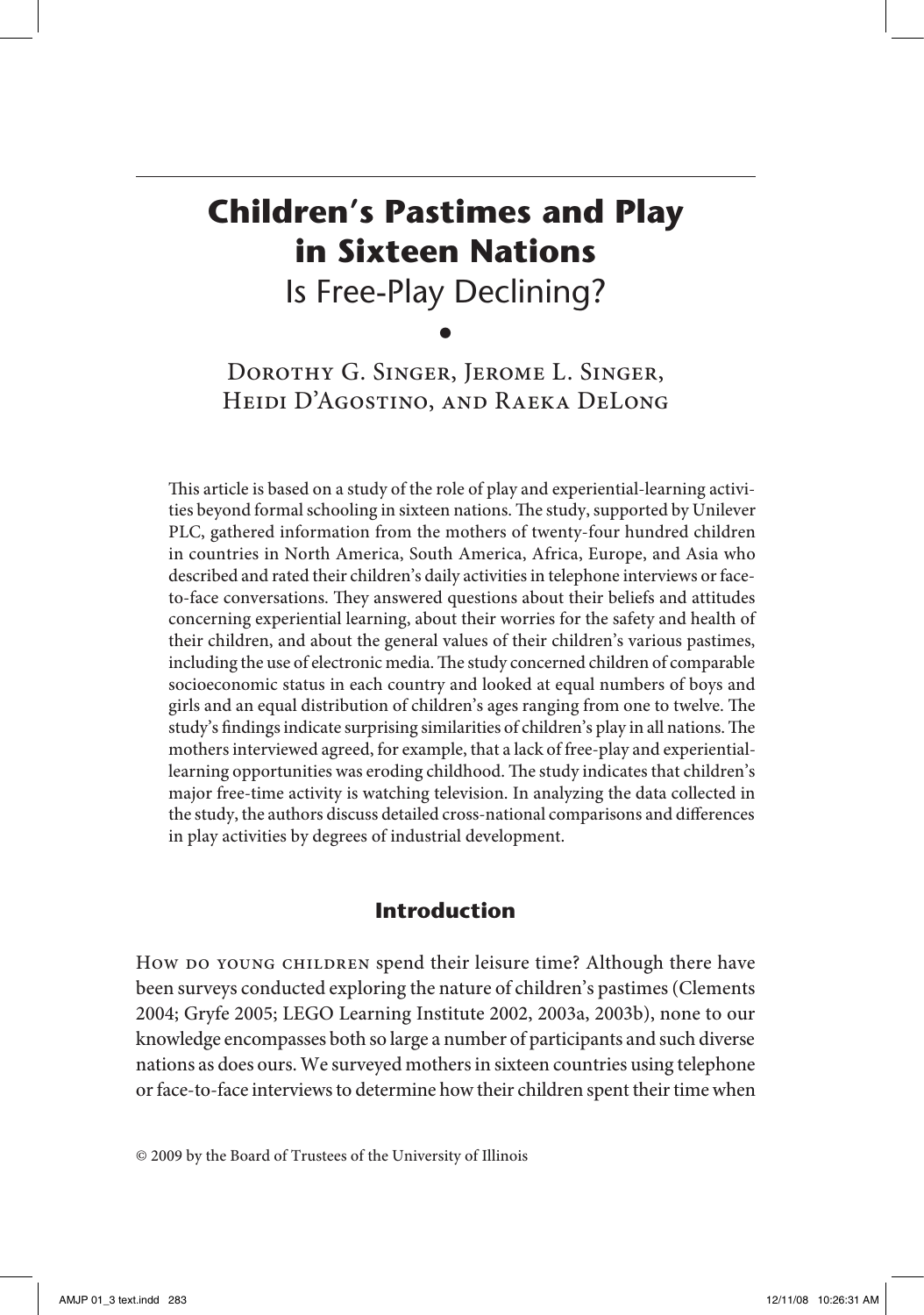they were not attending school or daycare. The study focused on children aged one to twelve. We chose mothers for interviews according to their availability and to their familiarity with their children's daily activities. The participating mothers were young enough to recall their own childhood play experiences and to contrast them with those of their children.

The study included children in Argentina, Brazil, China, France, India, Indonesia, Ireland, Morocco, Pakistan, Portugal, South Africa, Thailand, Turkey, the United Kingdom, the United States, and Vietnam. For analysis, we later grouped the countries by degree of economic development and analyzed differences and similarities in children's leisure activities and in mothers' observations, attitudes, and values. Given the variety in culture, customs, languages, and religions, we expected to find differences in how children spent their free time when not in school, and in the attitudes of mothers about their children's experiences.

Countries such as France, the United Kingdom, and the United States have much longer histories of industrialization and more advanced educational opportunities, especially in the sciences than, for example, Morocco, Pakistan, Thailand, or Vietnam. However, one of the implications of expanding globalization, especially in the use of electronic media, may be the increase of similarities in information and entertainment sources for children, and a possible result is more homogenization of children's activities and parents' attitudes.

An important way for a child to confront, to understand, and to form new information into a concept is to "learn by doing." This method or process of learning can also be interpreted as experiential learning. In contrast to the formal didactic atmosphere of most classrooms and home teaching by parents using drill cards and exercises, experiential learning generally takes place with limited adult guidance. Such learning is fostered by a child's curiosity, urge to explore, and emerging self-awareness, which are often associated with various forms of play. Through play, a child begins to develop a concept of self ("who I am"), including self-control and identification with adults as role models (Berk 2006; Singer and Singer 2005; Vygotskiĭ 1978). Experiential learning tends to be a natural process most likely to use all of the senses in pretend play; in creative expression through drama, art, music, and dance; in unstructured sports; and in exploration of indoor and outdoor surroundings.

In the last two decades, children's participation in spontaneous activities and play has diminished as a result of many factors. These include the popularity of television programs, computer games, and other technological products; the competition for children's time from organized sports and other after-school activities; parents' fears about children's physical safety; parents' lack of aware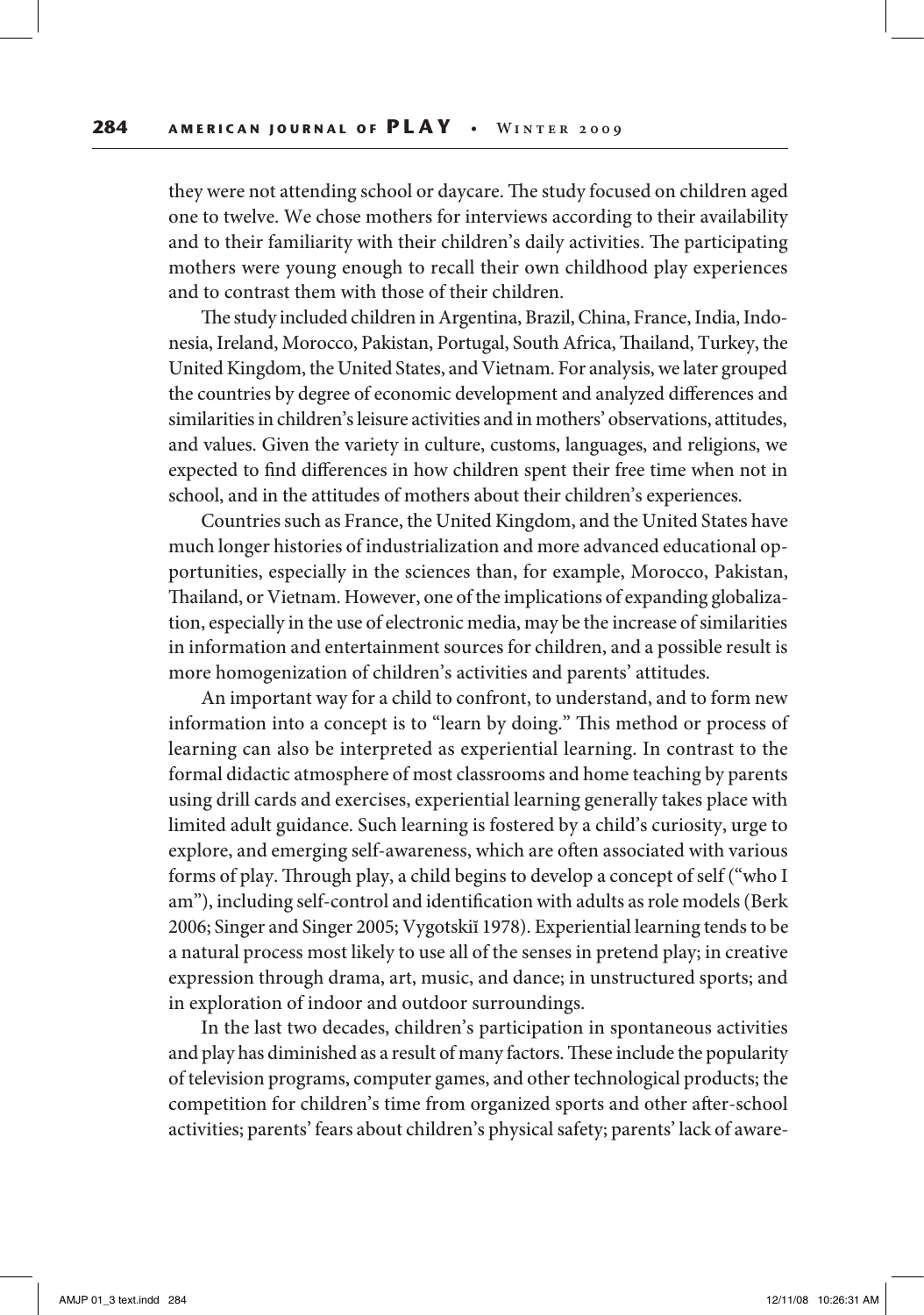ness about the benefits of unstructured activity and play; the shortage of quality play spaces near children's homes; and the reduction in recess time at school (Singer and Singer 2005; Singer, Golinkoff, and Hirsh-Pasek 2006).

Government educational policy has also played a role. In the United States, the No Child Left Behind Act has emphasized early academic achievement, often at the expense of activities that foster social and emotional learning, such as sociodramatic play and hands-on, experiential activities, including art and music (Hirsh-Pasek et al. 2008; Zigler and Bishop-Josef 2004). While most pediatricians and child-development experts agree that unstructured activities and play are important to children's health and adaptive socialization, the emphasis on academic-test performance has resulted in severe cutbacks in children's freeplay time and in recess during the school day. A survey of pediatricians found that nearly all (96 percent) believed that unstructured play helps build children's social skills and confidence. The survey also indicated that 89 percent believed that it helps prevent children from becoming overweight, and 82 percent believed play helps children improve problem-solving skills (Farley 2005).

Jean Piaget conducted extensive research into play and concluded that play was a vital component to children's normal intellectual and social development. Piaget also found that physical, outdoor activity not only stretched children's imaginations and social interactions, but also gave them a chance to exercise their muscles and lungs and learn about their physical limitations (Piaget 1962). The American Academy of Pediatrics indicated in its most recent clinical report that "play allows children to use their creativity while developing their imagination, dexterity, and physical, cognitive, and emotional strength" (2006, 3). Despite the apparent decrease in both indoor and outdoor play, children's playtime, regardless of form, remains essential for long-term development. "In play the child is always behaving beyond his age, above his usual everyday behavior; in play he is, as it were, a head above himself" (Vygotskiĭ 1978, 74).

## **Literature Review**

The literature review that follows is related to play in general and to the five questions we raise in this study that bear on the results we found.

#### *Cognitive Development*

Researchers and educators have often stressed the importance of incorporating play-related activities that promote learning. Parents, who—in their effort to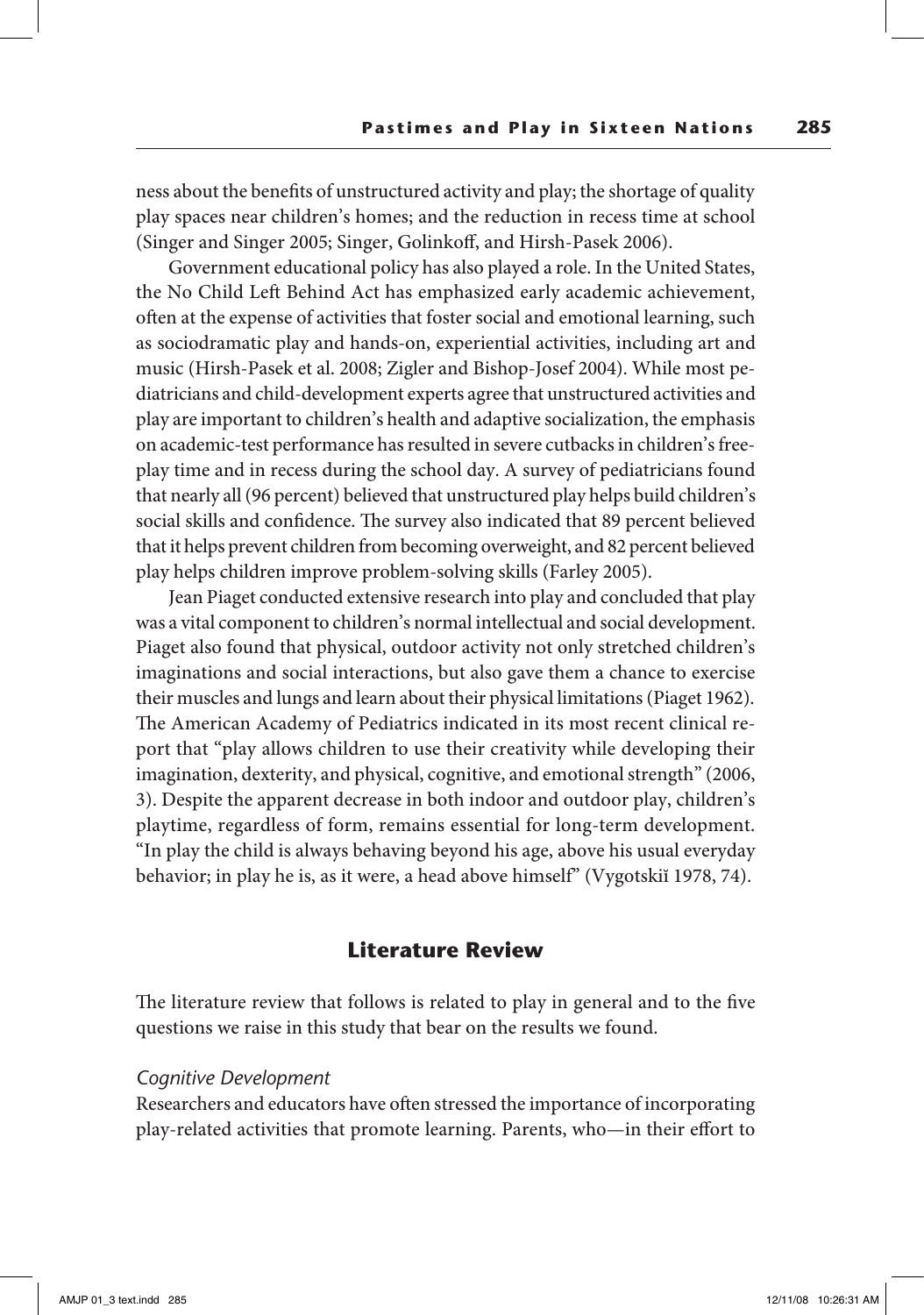help their children succeed academically—often confuse memorization with achievement, also need to recognize the educational value of various forms of play (Hirsh-Pasek, Golinkoff, and Eyer 2003; Samuelsson, Pramling, and Johansson 2006; Singer, Golinkoff, and Hirsh-Pasek 2006).

Past studies demonstrate the many benefits of playing. Play, for example, affords children practice in problem solving and subsistence activities, like food preparation and child care; practice in social skills, such as sharing, taking turns, helping others, and cooperating with peers and adults; and practice in cognitive skills such as developing a theory of mind or making distinctions between reality and fantasy. Play continues on into adulthood in more ritualized forms (Henderson, Marshall, Fox, and Rubin 2004; Hirsh-Pasek, Golinkoff, Berk, and Singer 2008; Schwebel, Rosen, and Singer 1999; Singer and Singer 2005; Smith 2004; and Zigler, Singer, and Bishop-Josef 2004).

Children under the age of three explore play through physical actions such as taste and touch. Older, preschool-aged children advance to representational play or dramatic play that incorporates speech and body language. Neurologist Frank Wilson (1998) has presented a critical analysis of the early significance of experiential movement and its role in cognitive and social development. Wilson points out that the brain of early man known as *Homo habilis* indicated a level of development suggestive of the beginnings of imagination, dreaming, and curiosity.

Pretend play also enhances cognitive and emotional development (Russ 2004; Singer and Singer 2005). Make-believe games have been shown to help a child expand vocabulary and link objects with actions, develop object constancy, form event schemas and scripts, learn strategies for problem solving, develop divergent thinking ability, and develop a flexibility in shifting between different types of thought—for example, between narrative and logical thought.

A number of researchers have explored the relationship between imaginative play and a child's development of language and communication skills. One recent study among preschool children—four- and five-year-olds—found that children talked significantly more often, spoke more multiword utterances and interrogative and negative clauses, and used their language more complexly in symbolic functions when they were involved in free play than when they were engaged in routine or guided cognitive activities (Fekonja, Umek, and Kranjc 2005). Singer and Singer (1981) found that preschoolers participating in makebelieve play used the future tense, conditional verbs, and descriptive adjectives more often than children who were not playing pretend games. Make-believe play encourages children to communicate with their peers to create pretend scenarios,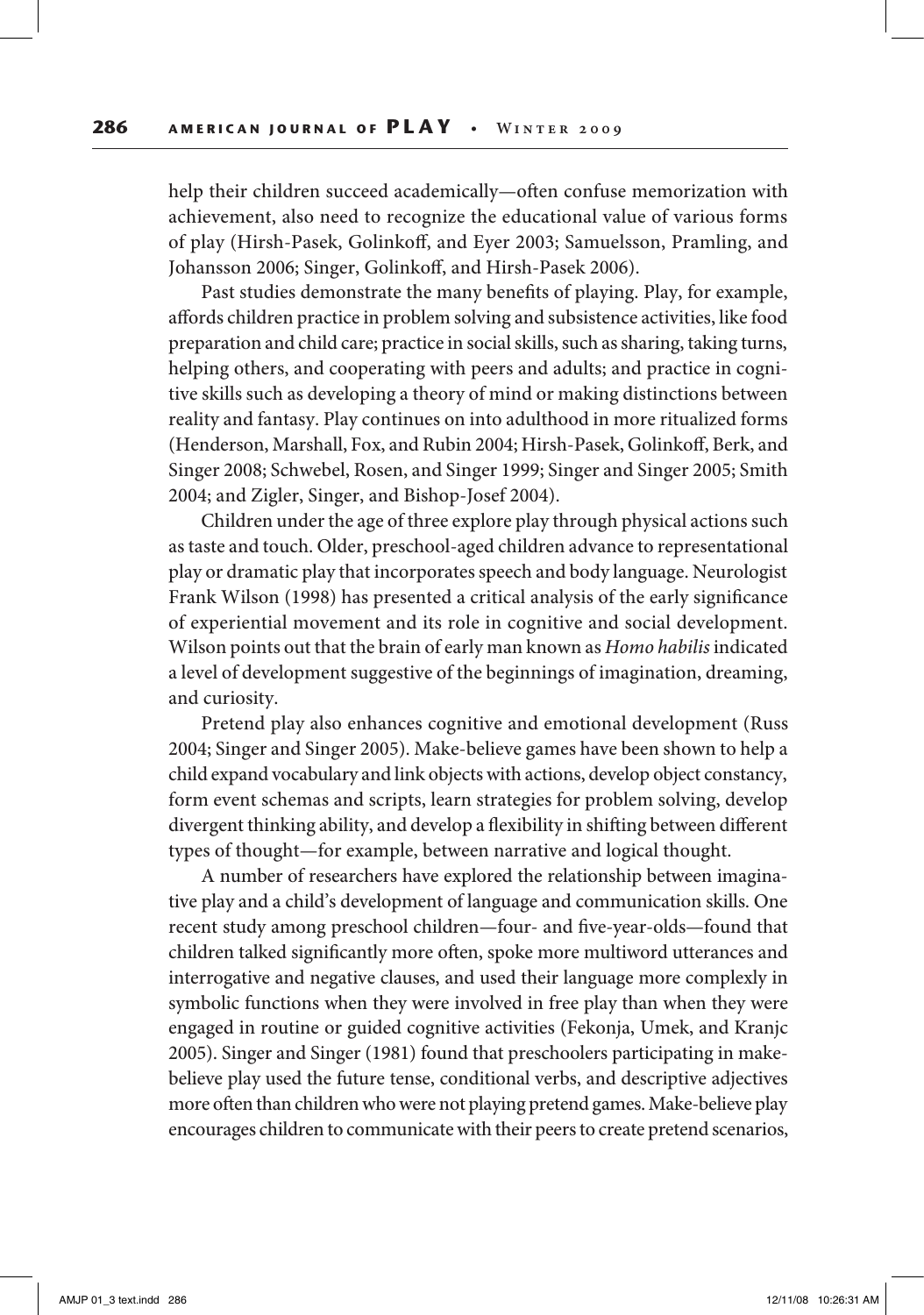and it provides children opportunities to adopt multiple themes and multiple roles (Bodrova and Leong 2005). A survey of how teachers use play for language enrichment carried out by Singer and Lythcott (2002) indicated that the incorporation of sociodramatic play in the school curricula for six- to eleven-year-olds encouraged a variety of adaptive language uses and creative expression.

Another way in which children can express their creativity is through art. Indeed, art has been deemed especially important for younger children who are not yet able to write (DeBord 1997; Russ 1993, 2004)*.* Music is also a fundamental way of learning and a fundamental form of creative expression (Thompson 2004). Recent research suggests that musical interaction—singing simple songs—enhances children's speech development. The rhythm of music also helps children learn mathematics. One study showed that inner-city second graders dramatically increased their standardized math scores when teachers used musical teaching methods. In fact, the second graders performed at the same level on advanced math concepts as fourth graders from a higher socioeconomic school (Shaw 2000).

## *Gender and Play*

One report investigating differences in the play patterns of boys and girls found that nine-year-old boys enjoyed playing with other boys while eight- to tenyear-old girls tended to prefer playing by themselves. Time for girls from nine to twelve years of age is more tightly scheduled than the time of boys of the same age (LEGO Learning Institute 2002, 2003b). A review by Smith underscores gender differences in physical play: "[N]ormal exposure to androgens during fetal development predisposes males, more than females, towards physical activity generally, and exercise play and rough-and-tumble play more specifically" (2004, 13). Research conducted with preschool children suggested that girls engage in more make-believe play at a younger age than boys but that boys catch up in imaginative activity by the age of five (Singer and Singer 1981). Seventy-three mothers and forty fathers, queried about their children's pretend play and their attitudes toward pretending, claimed that girls engaged more often in pretend play than boys. In the same study, mothers perceived pretend play more positively than fathers did (Gleason 2005).

#### *Time and Play*

Researchers have studied children's play patterns worldwide, and their findings suggest that children spend less time out-of-doors in such countries as England, Canada, and Japan (Clements 2004; Dietze and Crossley 2000). When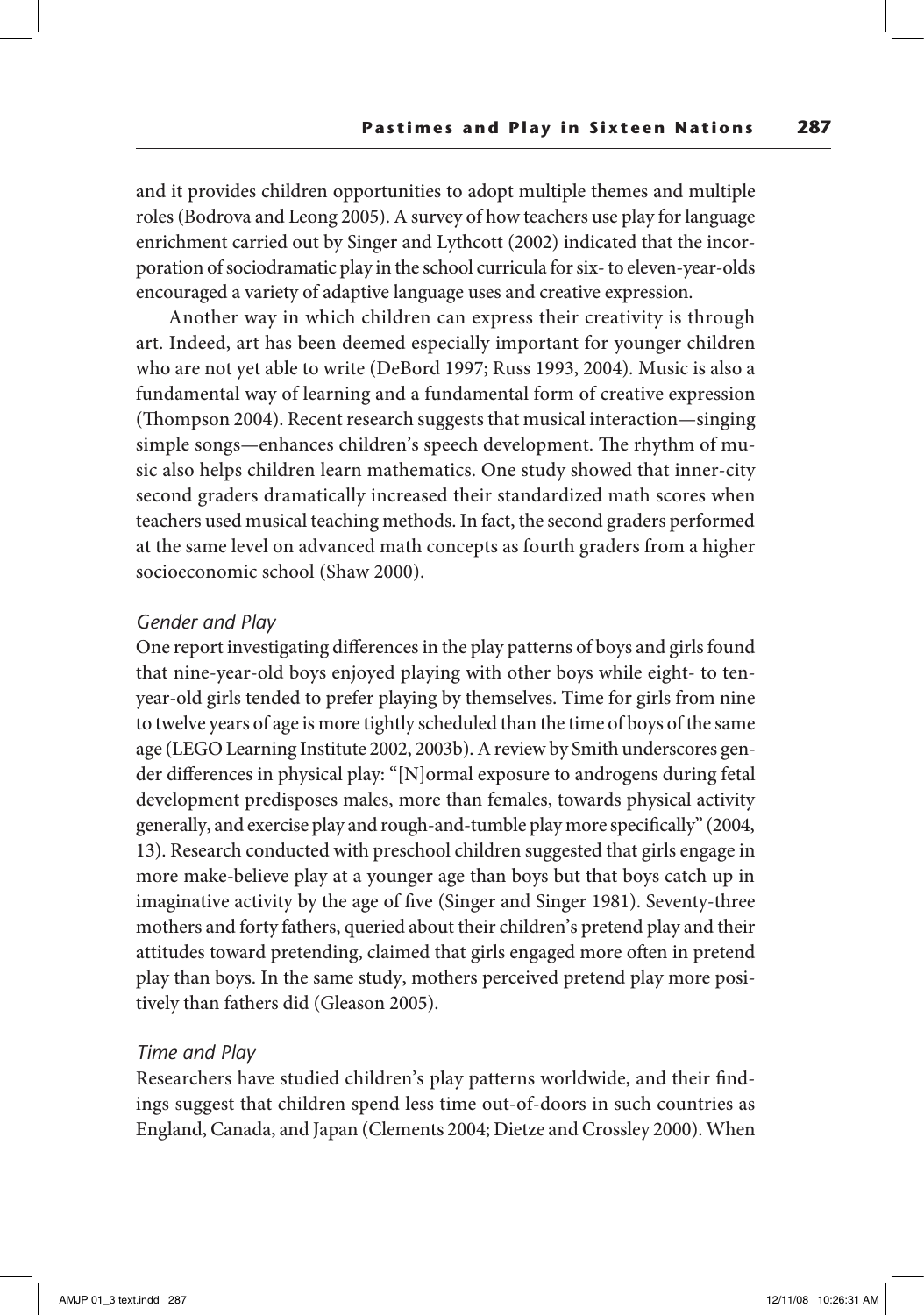children play in natural environments, their play is more diverse and includes imaginative and creative play. This, in turn, fosters language and collaborative skills and can improve children's awareness and reasoning (Cobb 1977; Louv 1991; Moore and Wong 1997; Pyle 2002). Furthermore, because young children tend to learn through hands-on experiences, they are better taught about the outdoors through direct contact with nature than through books or videos on the topic (R. Wilson 1995). In a study comparing France, Germany, Japan, the United Kingdom, and the United States, parents either slightly or strongly agreed that time spent playing was also time spent learning (LEGO Learning Institute 2002). A study involving English school systems in Leeds, Sheffield, and York reported that time for play had been cut as a result of curriculum changes. Hands-on activities are commonly being replaced with standard curriculum (BBC News 2003).

In one survey in the United States pertaining to children's playtime, 95 percent of the mothers surveyed thought it important that their children spend time playing each day (Gryfe 2005). When they discussed time set aside for free play at the elementary school level, only 61 percent of the mothers hoped enough time was allotted for their children's free play, compared to a much larger percentage of experts in the field (92 percent). Likewise, more experts than mothers agreed that having time each day to do nothing in particular is critical to a child's development (95 percent and 77 percent, respectively). Research on recess in schools suggests that providing recess periods within the school day actually facilitates children's attention to classroom tasks. Studies have shown that elementary school children became progressively inattentive when recess was delayed. Recess and playgrounds also have an important role in social development, helping children learn to make choices, develop rules for play, and resolve conflicts. Recess also benefits classroom learning and children's health and behavior, improving both fitness and test scores (Bishop and Curtis 2001; Jarrett 2003; Pellegrini 2005; Pellegrini and Holmes 2006).

#### *Space*

Space for play can sometimes seem a luxury. Research from the Economic and Social Research Council (ESRC) program on London children aged five through sixteen revealed that children of ethnic minorities were more restricted in their use of open space and in opportunities for free, unsupervised play than those from more mainstream communities (Voce 2003, citing the LEGO Learning Institute Web site). These days, parents fear for their children's safety when they leave the house alone. Many children no longer roam their neighborhoods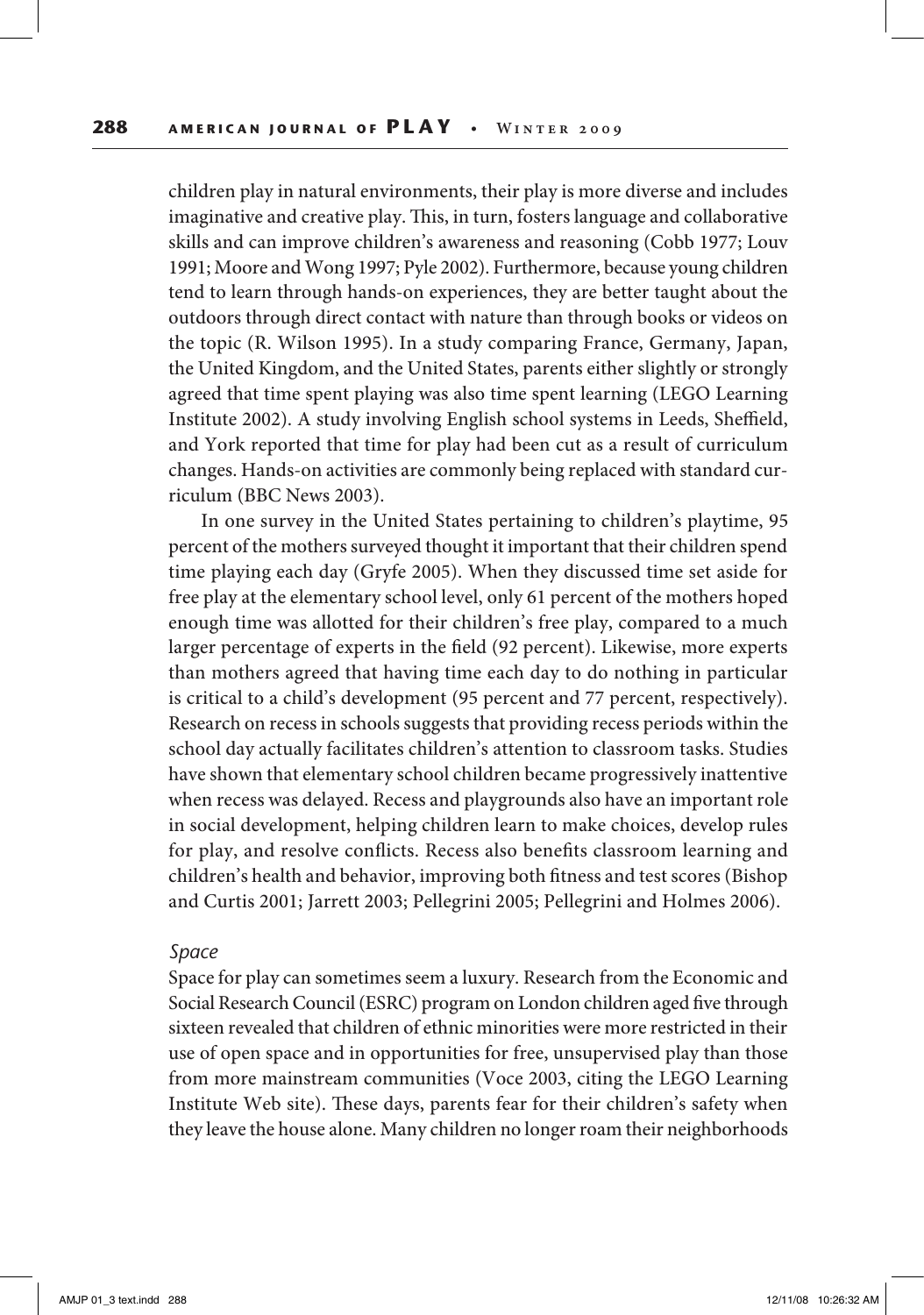or even their own yards unless accompanied by adults (White and Stoecklin 1998). Parents' fears of traffic, strangers, Lyme disease, West Nile virus, and other concerns such as teachers' emphasis on more homework, and more structured schedules in general, limit children's access to and time for play spaces (Louv 2005).

## *Organized Sports*

Today's children begin participating in structured sports at a younger age than in past generations. Children under the age of seven commonly engage in unstructured physical play either alone or with their peers. Such play usually occurs in their backyards, at parks, at playgrounds, or even in daycare centers or kindergarten classrooms—at locations where they can be supervised. These physical activities help develop large motor skills as well as promote a sense of cooperation through taking turns and sharing. Playing on swings and slides, climbing rock walls and jungle gyms, riding a tricycle, and playing ball introduce children to simple rules regarding safety while avoiding the problems and pressures of formal competition and team sports. A report from the American Academy of Pediatrics recommended that young athletes avoid specializing in a single sport at an early age. The report emphasized that children who participate in a variety of sports then specialize in one at the age of puberty tend to be more consistent performers, have fewer injuries, and play sports longer than those who specialize early (Gerber 2003).

## *Health Issues*

Because children of today engage in less daily physical activity, they increase their risk of obesity. One study showed that the prevalence of obesity in twelveto seventeen-year-olds increased as the number of hours of television watched per day increased (Gortmaker et al. 1996). Children with obesity are less likely to participate in exercise and formal sports clubs, thus increasing the likelihood they will remain overweight. (Steinbeck 2001). In 2001 Former Surgeon General David Satcher issued a call to action because type 2 diabetes—linked to being overweight and to obesity—has increased dramatically among children and adolescents (Almon 2003).

## *Electronic Media*

Over the last decade, play has changed dramatically. No longer engaged in active, outdoor activities, children have given up active, outdoor endeavors for more sedentary, small-screen entertainment activities such as watching television,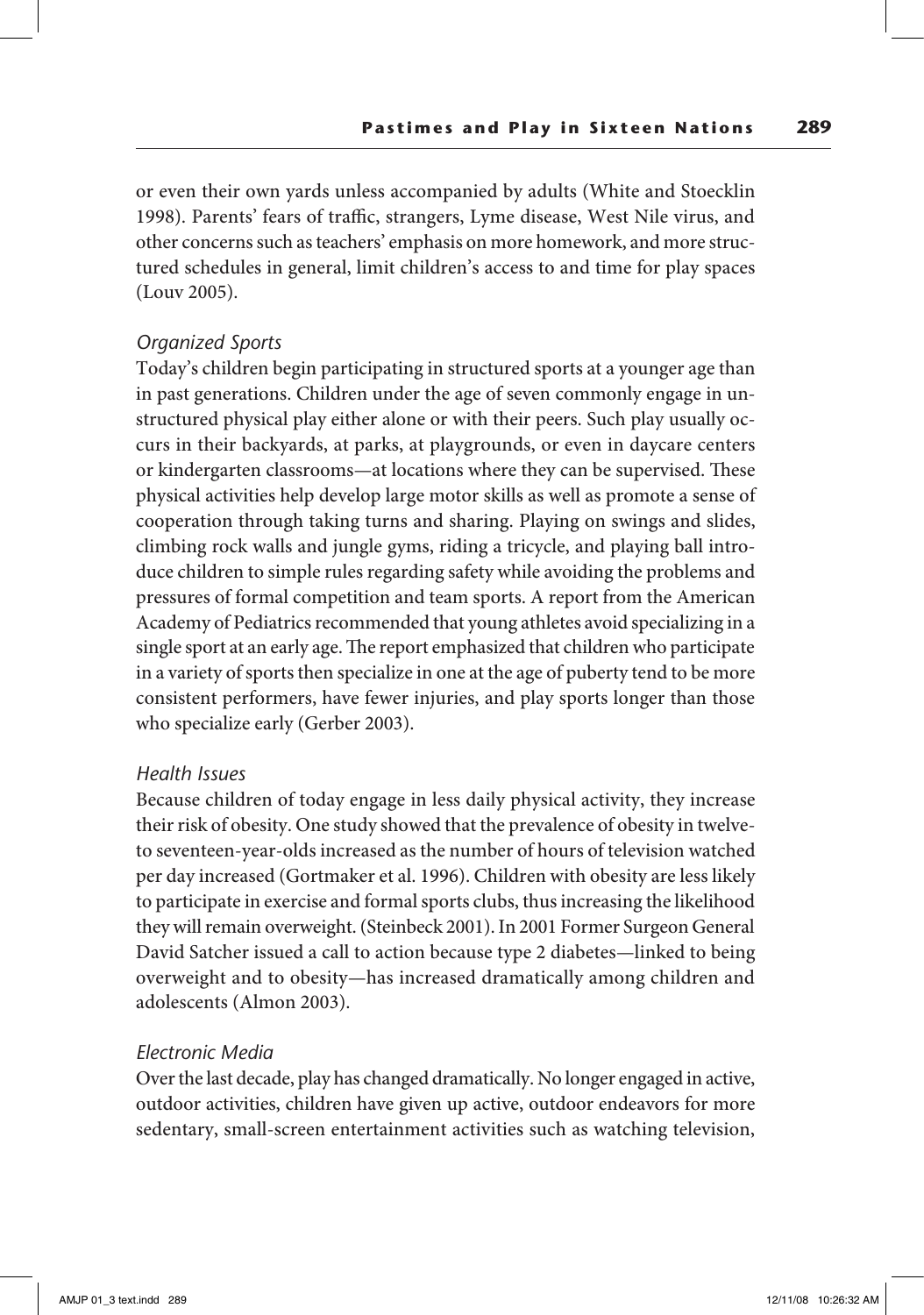playing video games, and using computers (Louv 2005; Popkin 2001). Children in the United States in the age group comparable to our study watch television for more than 3 hours each day. They spend another 1.24 hours watching videos and movies, one hour listening to audio, a little over one hour playing video games, and 37 minutes using computers (Roberts and Foehr 2008). Internationally, "TV is still the most used media (*sic*), but the internet and mobile phones are rapidly increasing as communication tools among children. . ." (Ekstrom and Tufte 2007, 14). Some observers suggest that children today seek in a variety of new media and toys—iPods, cell phones, Game Boys, and others—novel play outlets to replace the free play, outdoor play, and less structured activities more common to earlier generations (LEGO Learning Institute 2003a).

Electronic media in moderation can enrich children's creativity and play and actually promote school readiness (Singer and Singer 2001). However, electronic games need to be built on earlier hands-on experiences. Not all games enhance school readiness. Parents should select games for their children that best foster language and imagination, avoiding especially games with a narrow range of perceptual motor skills like those in some violent video games. Numerous studies point to significant hazards for children who watch violence on television or who play violent video games like *Grand Theft Auto,* but Singer and Singer (2001) believe that "there are many potentially constructive uses of television . . . when judicious TV viewing is combined with the exploration of learning materials especially prepared for the computer" (724).

A study of the attitudes, beliefs, and values of more than three thousand parents and their children under age twelve in the United States, Great Britain, France, Germany, and Japan suggested that video games, television and, most prominently, the Internet have become standard in most households and are frequently viewed as play products. The study showed that 86 percent of Japanese parents consider the use of video games to be play activities. Further, both Japanese and French parents characterized shopping as play, 58 percent and 53 percent, respectively (LEGO Learning Institute 2002). Another survey examined fifth- and sixth-graders at six elementary schools in both rural and metropolitan settings in Tokyo. Of the 492 students, 40 percent preferred playing indoors to playing outdoors, and 70 percent reported watching television as a popular pastime (Benesse Corporation 1999). A study that asked 830 U.S. mothers about their own childhood play and their children's play indicated that their children played outdoors considerably less than they did as children. Ninety-six percent of their children watch television regularly, and 85 percent of them identified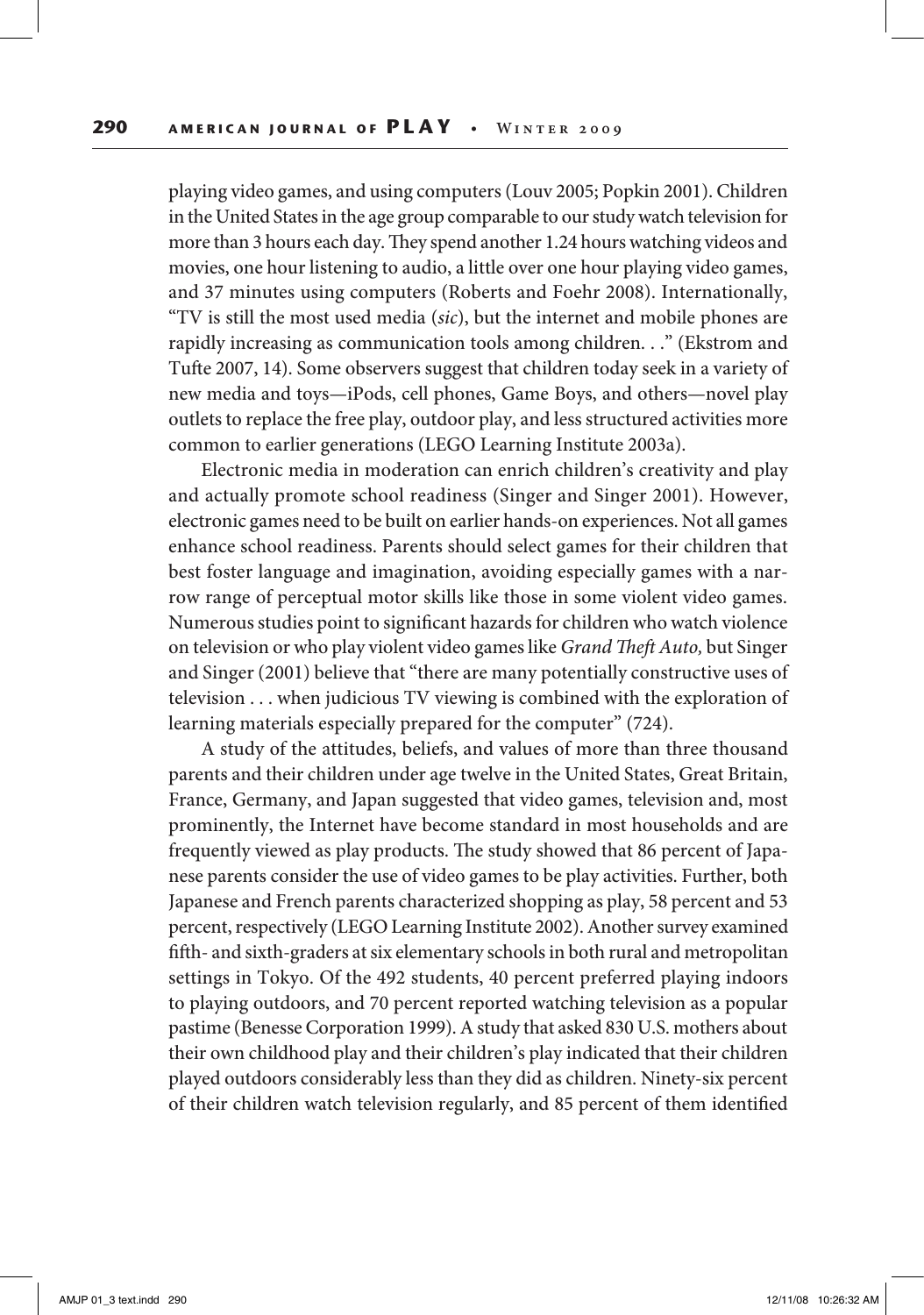their children's television viewing and computer-game playing as the primary reason for the growing absence of outdoor play (Clements 2004).

## **Questions Raised in this Study**

Guided by the issues discussed in this review, this study examined what children do when they are not in school or daycare settings and how much of their time they spend engaged in activities that offer enjoyable and developmentally useful experiential leaning. We questioned mothers of these children to describe their children's play activities, and we asked the mothers about their own attitudes, beliefs, and perceptions about their children's play, and their concerns about their children's well-being and futures. The questions posed in the study and dealt with in the results section include:

- What free-play activities do children of different countries take part in that provide or limit opportunities for experiential learning?
- What is the perceived level of enjoyment of children engaged in experiential learning?
- What fears and concerns do mothers report about the safety, security, and health risks associated with outdoor play that may discourage experiential learning?
- To what extent do mothers in various countries report serious concerns that children are losing out on the enjoyments and social learning opportunities of childhood?
- What are the wishes that mothers express and would like to see fulfilled in the future in order to foster a healthy childhood?

## **Method**

#### *Participants*

Interviews were conducted among a sample of twenty-four hundred mothers in sixteen countries: North America: the United States (USA); South America: Argentina (ARG), Brazil (BRA); Europe: the United Kingdom (GBR), France (FRA), Ireland (IRL), Portugal (PRT); Asia: India (IND), Thailand (THA), China (CHN), Pakistan (PAK) Indonesia (IDN), Vietnam (VNM); Africa: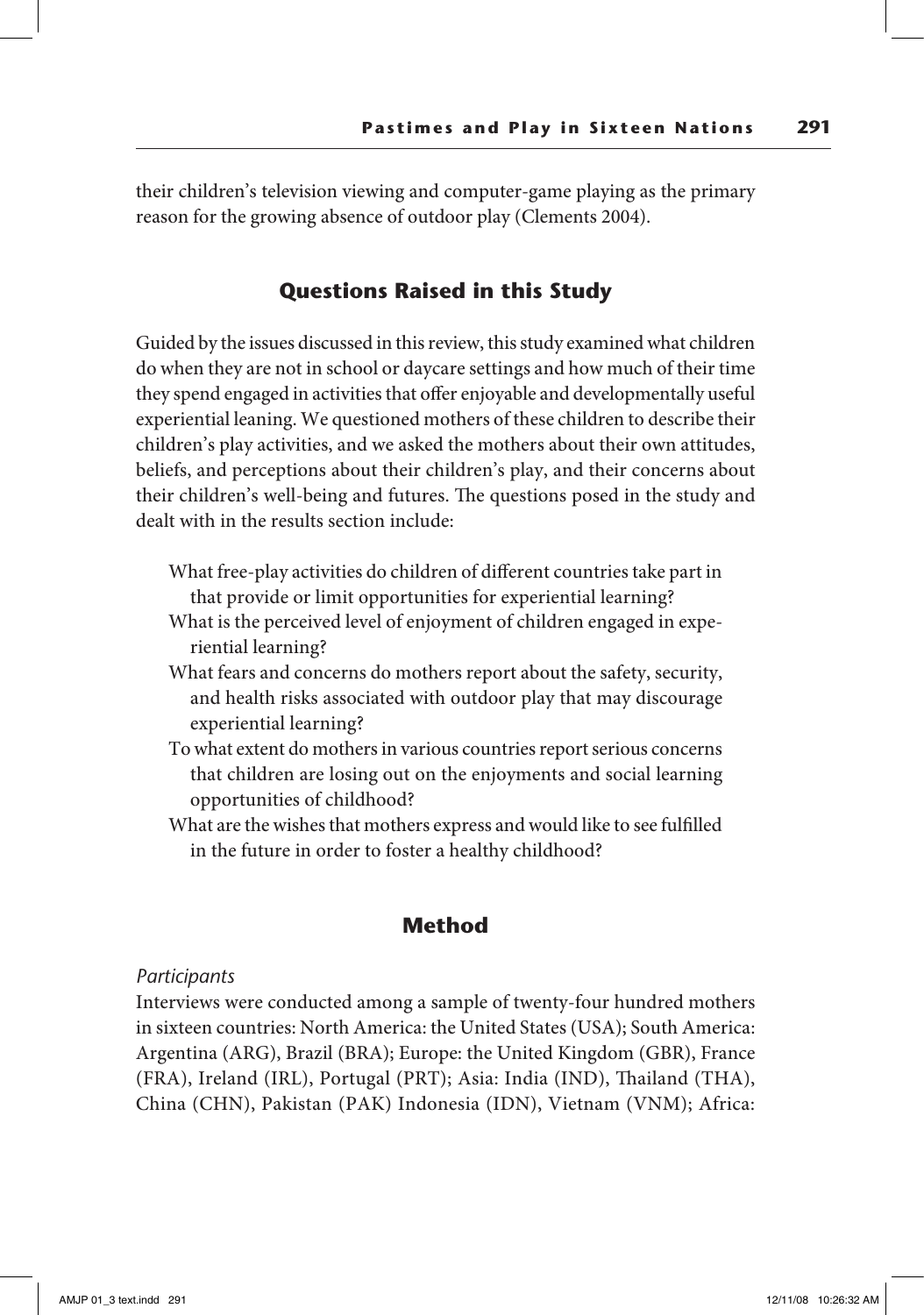South Africa (ZAF), Morocco, (MAR). We had included Turkey (TUR) but separated it in this listing by continents since it overlaps Asia and Europe. We also analyzed the data using the following country classifications. In a category of developed countries, we included the United States, the United Kingdom, France, Ireland, and Portugal. Newly industrialized countries included India, China, Brazil, Argentina, South Africa, and Turkey. We classified Thailand, Pakistan, Indonesia, Vietnam, and Morocco as developing countries.

The inclusion of data from each country was determined primarily by the willingness of mothers to participate, the availability of translators to translate the questionnaires, and the availability of trained interpreters to conduct either telephone or face-to-face interviews. The interviewers were trained to present the original questions, to respond to queries about meanings, and also to elicit examples or additional thoughts from mothers concerning each item on the questionnaire. Interpreters were cautioned about leading questions or suggestions that might bias the responses. Data were weighted to ensure that the sample reflected the gender of each child as well as the socioeconomic status of the mother in each country. The participants were drawn from urban, suburban, and rural areas in each country. We determined the distribution for a number of independent variables. With regard to socioeconomic status, for instance, approximately 33 percent were lower class, 43 percent were middle class, and 24 percent were upper class. Fifty percent were boys, 50 percent were girls. Fifty percent of the interviewees were working mothers, 49 percent were nonworking mothers. Eighty-two percent of the mothers were married, 18 percent were not married. On average, each family of the survey had two children. Further, we used secondary research to determine if the crime rates in a country and the number of hours children spent in school were factors that could affect the mothers' responses.

We used a variety of methods to select participants. Irish and U.S. respondents were drawn from an existing sample panel obtained from a marketing research company. We began with a purchased sample list for participants in Portugal; for France, China, Thailand, and United Kingdom we used random digit dialing determined by the telephone penetration in the country. If a country had a particularly low telephone penetration, as in Argentina, Brazil, India, Indonesia, Morocco, Pakistan, and South Africa, we conducted faceto-face interviews, skipping a predetermined number of houses between each completed interview. Participants did not receive any material incentives to participate in this study. We conducted 150 interviews in each of the countries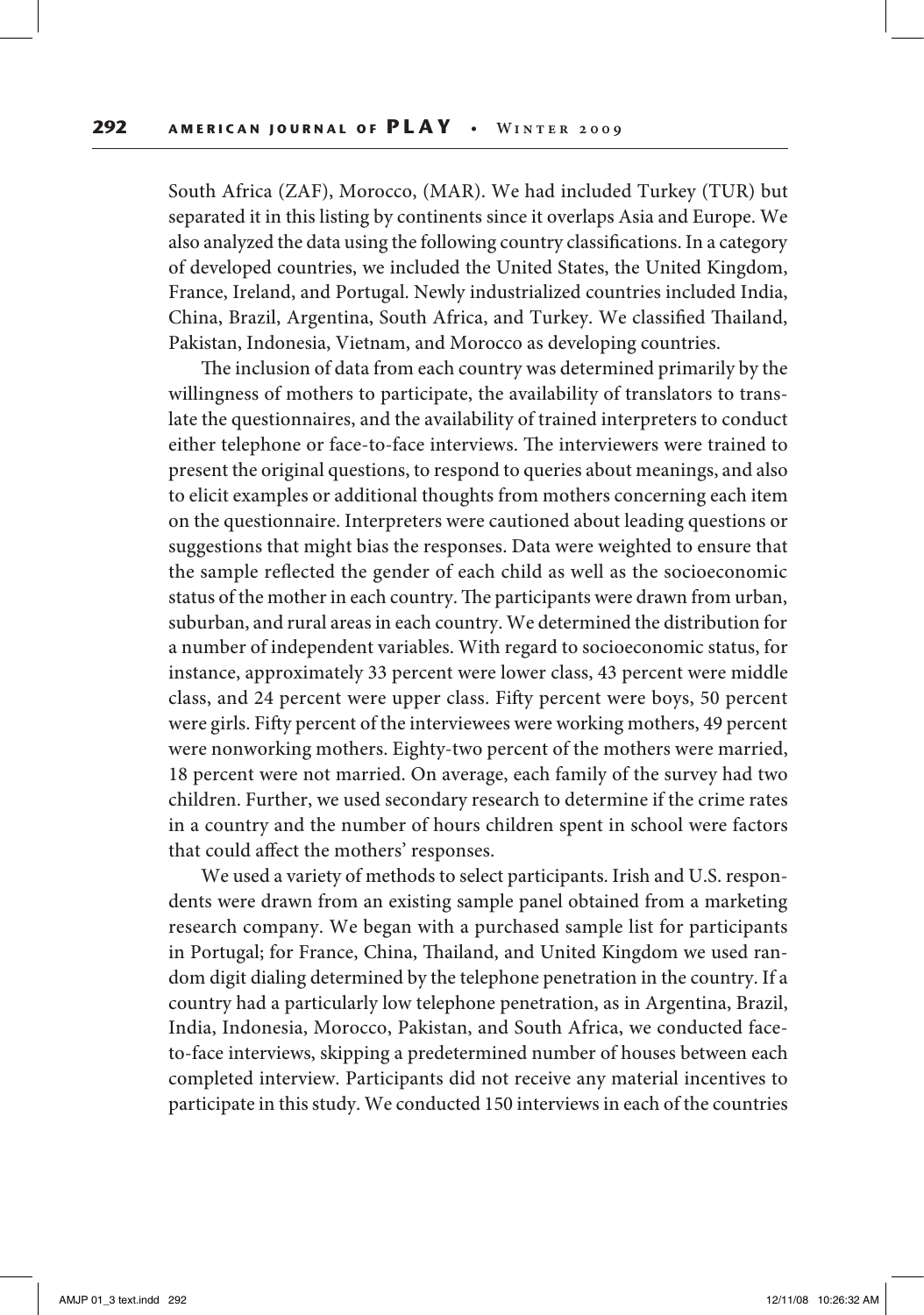with mothers of children between ages of one and twelve. Table 1 presents the data by age and gender within each country.

## *Questionnaire*

The questionnaire consisted of forty-nine items relating to how children spend their time each day. Possible activities included sports, arts and crafts, television and computer use, pretend play, and playground visits. We also asked mothers about their perceptions of activities associated with healthy child development, of children's enjoyment of different activities, and of their own parental roles. Mothers also reported their concerns about safety and space and time for play. Finally, we asked mothers about their hopes for their children's futures.

## *Statistical Analyses*

All responses were coded to preserve anonymity. Independent sample Z-Tests were used to determine statistically significant differences at the 95 percent confidence level. Further, the margin of sampling error at the 95 percent level of confidence is  $\pm 2.0$  for total respondents (2400) and  $\pm 8.0$  for each country sample (150). Data were presented using either percentages or mean numbers of responses to each question. The use of percentages in this report may make it easier for a broad audience to comprehend the findings.

# **Results**

We present the findings of the study to address the five questions we have asked about children and play.

## *Children's Activities Outside of School*

With the influx of technology in countries across the globe, it is no surprise that children from every nation in our study watch television regularly. We did not

| Ages             | $1 - 3$ | $4 - 6$ | $7 - 9$ | $10 - 12$ |
|------------------|---------|---------|---------|-----------|
| Mothers of Boys  | 19      | 19      | 19      | 18        |
| Mothers of Girls | 18      | 19      | 19      | 19        |
| <b>Total</b>     | 37      | 38      | 38      | 37        |

*Table 1.* Genders and Ages of Children Per Country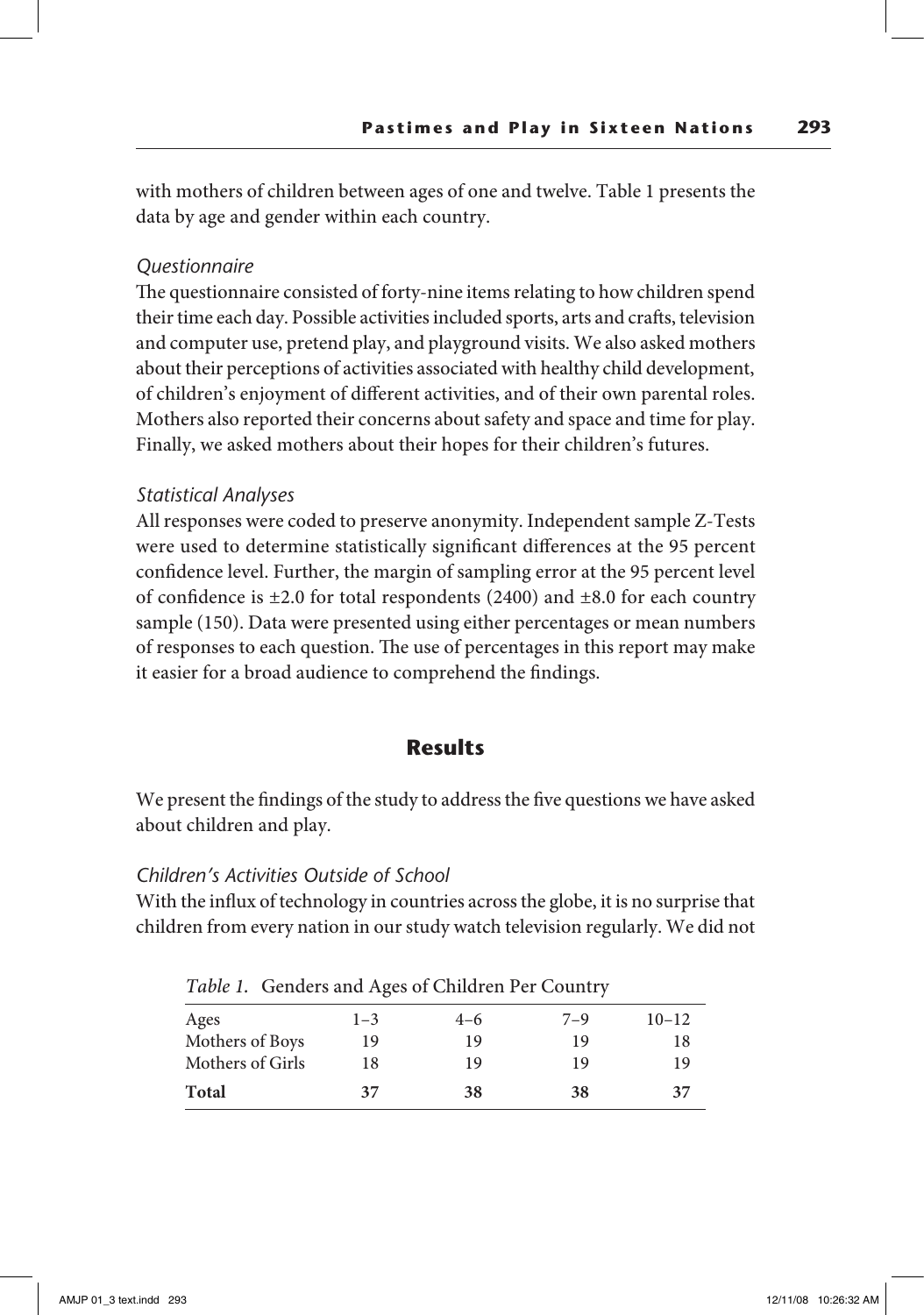expect, however, that watching television as reported by the mothers would be the most common activity equally among boys and girls across so many different countries, while outdoor play was less often reported (see figure 1). As Figure 2 demonstrates, watching television was significantly more common than playing outside the home. When we grouped countries into those that are developed (France, the United Kingdom, Ireland, Portugal, and the United States), newly industrialized (Argentina, Brazil, China, India, Turkey, and South Africa), and developing (Indonesia, Morocco, Pakistan, Thailand, and Vietnam), we found children spend less time with television in the developed countries compared to the latter two groups. When we compared urban, suburban, and rural mothers, urban mothers—significantly more than the other two groups—reported that television provides them opportunities to bond with their children and encourages healthy child development.

When we considered the sixteen countries individually, we found that in five of them (Vietnam, India, Indonesia, Thailand, Brazil, and Argentina), more than 80 percent of mothers report that children watch television often; in Vietnam, the figure is 91 percent; in India it is 88 percent. The United States has the lowest percentage (46 percent). This may reflect that U.S. children have many other activities that occupy them after school compared to the children of the other fifteen countries. Boys, significantly more than girls, in all countries use electronic games (34 percent to 22 percent). More than 50 percent of all the children surveyed also play with toys, and nearly half paint, draw, and play music. Only about one fourth (27 percent) of the total sample of children engage in imaginative or pretend play. (See table 2 and figure 1.)

The frequency of television viewing varied depending on the age of the child. Specifically, mothers of older children (seven to twelve years) were significantly more likely than mothers of younger children (one to six years) to report that their child watches television often.

With respect to playing outside, an activity that we associate more with experiential learning, we found that the developed and newly industrialized countries report similar results. By comparison, developing countries showed not only the highest rate of television watching, but also a considerably lower rate of outdoor play (See Figure 2.) According to the survey, significantly more boys in all countries played outside or on a playground than girls (63 percent compared to 53 percent), and more boys than girls took part in organized sports (25 percent to 21 percent).

The size of the family played a role in the activities children chose. Interest-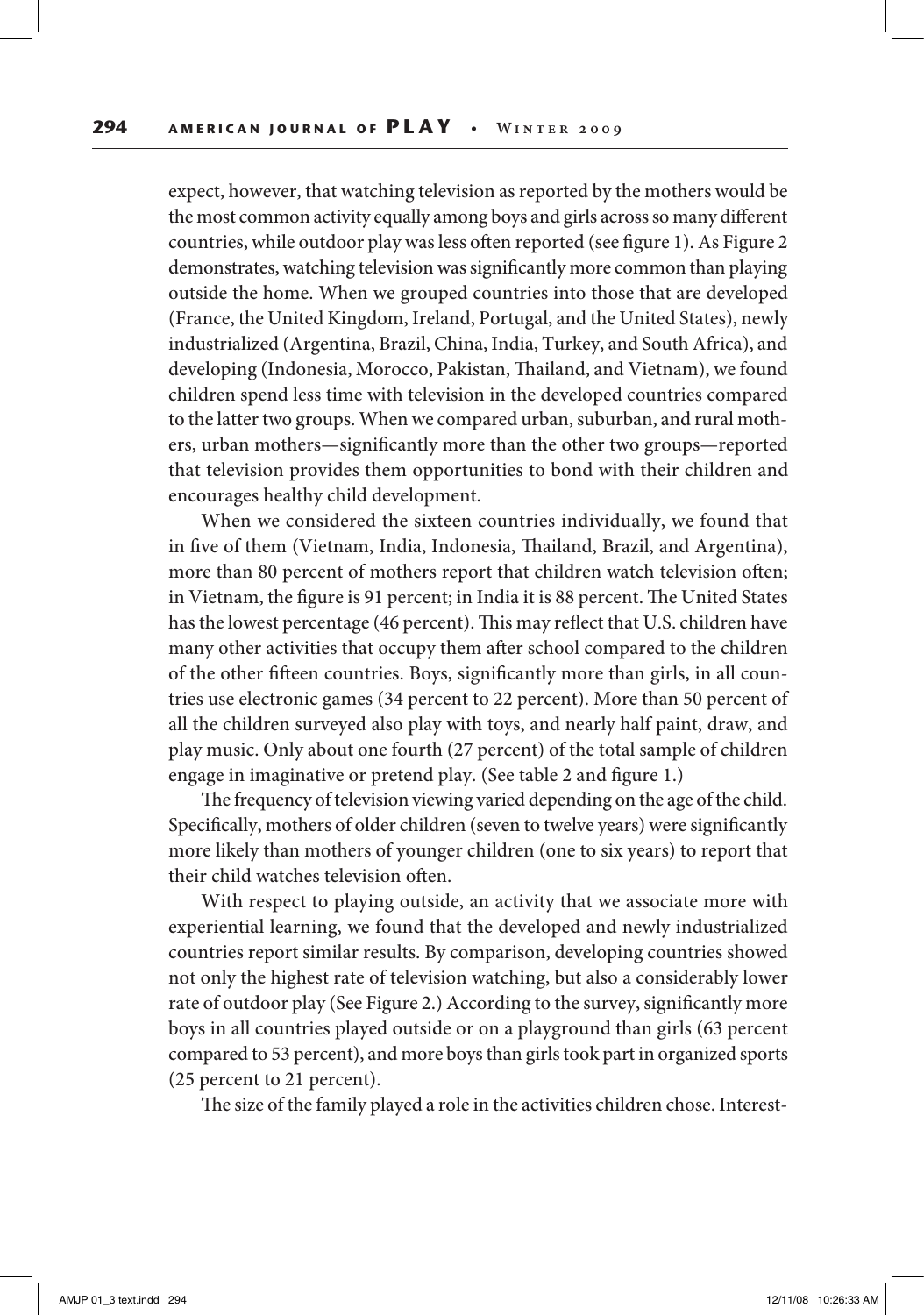

Figure 1. Percentage of Mothers Who Report Specific Activities of Their Children



Figure 2. Television Viewing and Outdoor Play by Countries' Economic Development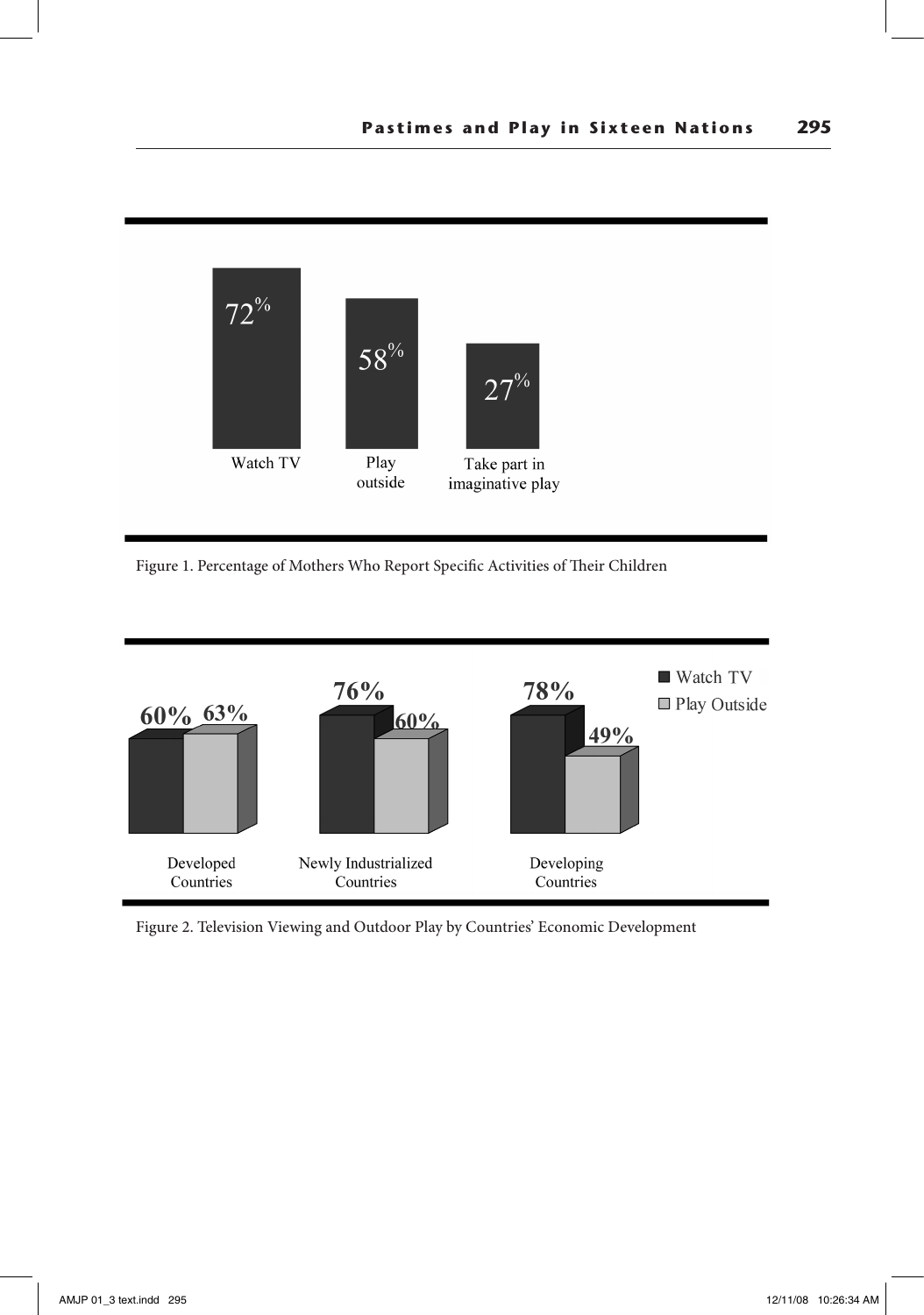|                       | US                                      | Ĕ                                     | FRA                                    | PRT                                | E                                     | <b>ARG</b>                            | BRA                                    | TUR                                    |
|-----------------------|-----------------------------------------|---------------------------------------|----------------------------------------|------------------------------------|---------------------------------------|---------------------------------------|----------------------------------------|----------------------------------------|
|                       | School (84%)                            | (89%)<br>School                       | School (89%)                           | Play with toys (88%)               | School (92%)                          | Watch TV (80%)                        | School (87%)                           | School (81%)                           |
| $\sim$                | Play with toys (73%)                    | Play with toys (75%)                  | Play with toys (75%)                   | School (82%)                       | Outdoor free play (73%)               | Outdoor free play (76%)               | Watch TV (82%)                         | Watch TV (69%)                         |
| $\tilde{\phantom{a}}$ | Outdoor free play (59%)                 | Outdoor free play<br>(74%)            | Outdoor free play (60%)                | Paint/draw/play with<br>clay (77%) | Play with toys (72%)                  | Play with toys (73%)                  | Play with toys (80%)                   | Play with toys (62%)                   |
| 4                     | Imaginative play (51%)                  | TV (71%)<br>Watch <sup>7</sup>        | Watch TV (55%)                         | Watch TV (72%)                     | Imaginative play (66%)                | School (73%)                          | Sing/dance/music (66%)                 | Paint/draw/play with<br>day (42%)      |
| 5                     | Sing/dance/music (47%)                  | Paint/draw/play with<br>ଛ<br>clay(60) | Paint/draw/play with<br>clay(53%)      | Sing/dance/music<br>(55%)          | Paint/draw/play with<br>clay (61%)    | Paint/draw/play with<br>day (69%)     | Outdoor free play (66%)                | Sing/dance/music (39%)                 |
| $\circ$               | Watch TV (46%)                          | Imaginative play (57%)                | Unorganized sports<br>(52%)            | Imaginative play (53%)             | Sing/dance/music (59%)                | Unorganized sports<br>(65%)           | Paint/draw/play with<br>day(66%)       | Outdoor free play (28%)                |
|                       | Paint/draw/play with<br>clay(45%)       | Electronic games (52%)                | Organized sports (51%)                 | Outdoor free play (51%)            | Watch TV (58%)                        | Sing/dance/music<br>(59%)             | Unorganized sports<br>(53%)            | Electronic games (21%)                 |
| ∞                     | Rough and tumble play<br>(42%)          | nce/music (48%)<br>Sing/dar           | Explore nature (45%)                   | Organized sports (40%)             | Rough and tumble play<br>(56%)        | Imaginative play (52%)                | Electronic games (35%)                 | Imaginative play (20%)                 |
| G                     | Explore nature (33%)                    | Rough and tumble play<br>(43%)        | Rough and tumble play<br>(26%)         | Electronic games (38%)             | Organized sports (47%)                | Explore nature (49%)                  | Organized sports (25%)                 | Unorganized sports<br>(16%)            |
| $\overline{a}$        | Unorganized sports<br>(31%)             | nized sports<br>Unorgar<br>(36%)      | Electronic games (23%)                 | Explore nature (30%)               | Unorganized sports<br>(46%)           | Electronic games (44%)                | Explore nature (18%)                   | Explore nature (10%)                   |
| $\equiv$              | Electronic games (30%)                  | Organized sports (34%)                | Imaginative play (23%)                 | Unorganized sports<br>(26%)        | Electronic games (37%)                | Rough and tumble play<br>(41%)        | Imaginative play (13%)                 | Organized sports (9%)                  |
| $\overline{12}$       | Organized sports (28%)                  | nature (25%)<br>Explore               | Sing/dance/music (15%)                 | Extracurricular<br>activities(7%)  | Explore nature (22%)                  | Organized sports (37%)                | Extracurricular activi-<br>ties $(9%)$ | Rough and tumble<br>play (6%)          |
| 13                    | Extracurricular activi-<br>ties $(5\%)$ | Extracurricular activi-<br>ties (14%) | Extracurricular activi-<br>ties $(7%)$ | Rough and tumble play<br>(16%)     | Extracurricular activi-<br>ties (15%) | Extracurricular activi-<br>ties (23%) | Rough and tumble<br>play (6%)          | Extracurricular activi-<br>ties $(5%)$ |

Table 2. Activities Children Participate in Often *Table 2.* Activities Children Participate in Often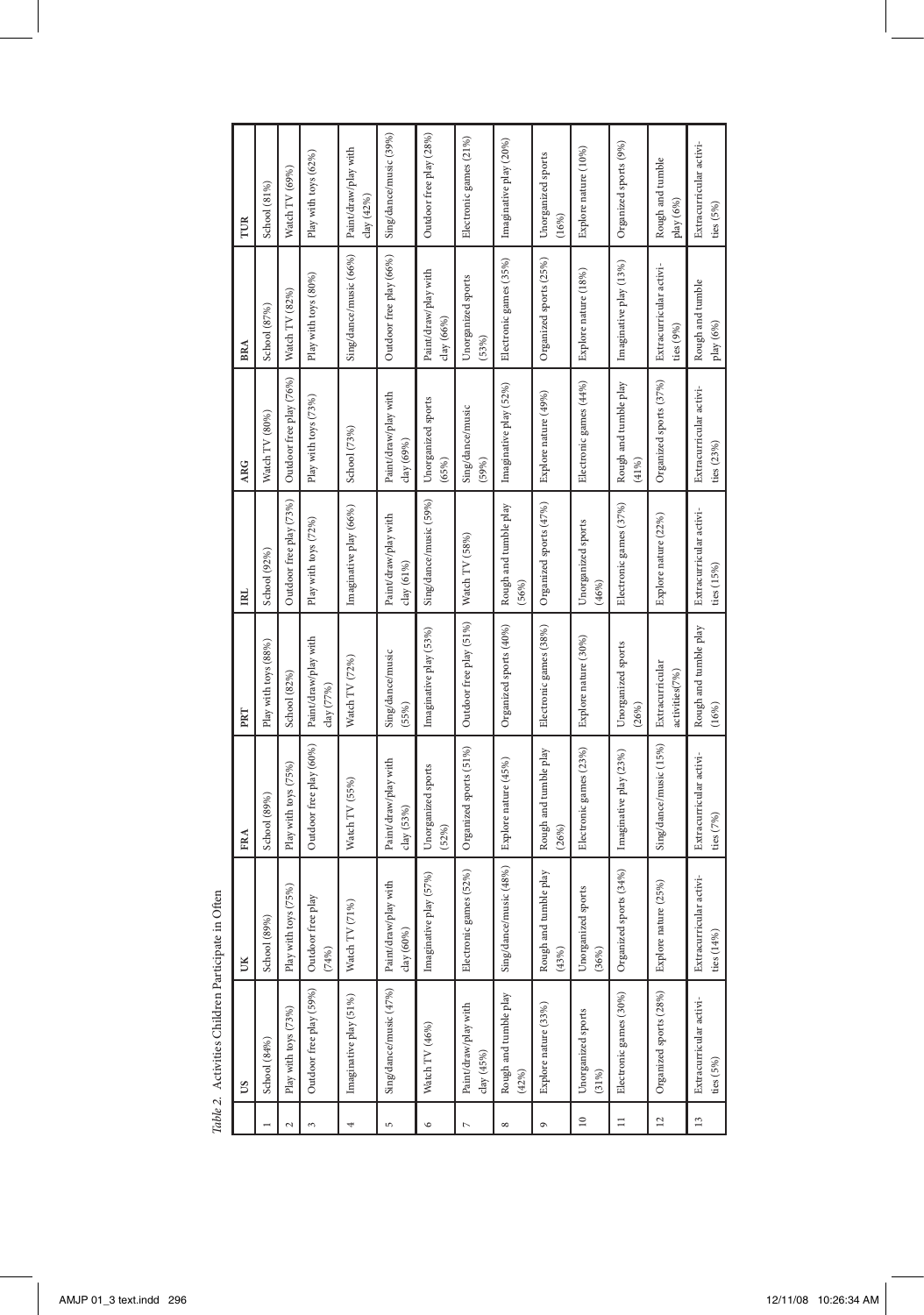|                       | $\overline{B}$                        | <b>CHN</b>                            | PAK                                    | IDN                                   | THA                                   | <b>NNM</b>                            | ZAF                                    | <b>MAR</b>                              |
|-----------------------|---------------------------------------|---------------------------------------|----------------------------------------|---------------------------------------|---------------------------------------|---------------------------------------|----------------------------------------|-----------------------------------------|
|                       | Watch TV (88%)                        | (95%)<br>School                       | School (93%)                           | School (89%)                          | Watch TV (84%)                        | Watch TV (91%)                        | School (92%)                           | School (70%)                            |
| $\sim$                | School (85%)                          | $\text{TV}\left(64\%\right)$<br>Watch | Watch TV (65%)                         | Watch TV (85%)                        | School (89%)                          | School (63%)                          | Watch TV (72%)                         | Watch TV (67%)                          |
| $\tilde{\phantom{0}}$ | Outdoor free play (70%)               | Play with toys (56%)                  | Play with toys (52%)                   | Outdoor free play (74%)               | Paint/draw/play with<br>day(65%)      | Play with toys (62%)                  | Outdoor free play (68%)                | Play with toys (50%)                    |
| 4                     | Play with toys (58%)                  | Outdoor free play (55%)               | Paint/draw/play with<br>clay(31%       | Play with toys (49%)                  | Play with toys (64%)                  | Outdoor free play (53%)               | Play with toys (67%)                   | Outdoor free play (46%)                 |
| S                     | Sing/dance/music<br>(53%)             | Sing/dance/music<br>(47%)             | Imaginative play (26%)                 | Sing/dance/music (35%)                | Sing/dance/music (61%)                | Sing/dance/music (34%)                | Paint/draw/play with<br>clay (46%)     | Unorganized sports<br>(22%)             |
| $\circ$               | Paint/draw/play with<br>clay(37%)     | Extracurricular activi-<br>ties (36%) | Outdoor free play (25%)                | Unorganized sports<br>(32%)           | Unorganized sports<br>(60%)           | Unorganized sports<br>(30%)           | Sing/dance/music (32%)                 | Sing/dance/music (14%)                  |
| $\overline{a}$        | Electronic games (23%)                | Organized sports (30%)                | Electronic games (25%)                 | Paint/draw/play with<br>clay(25%)     | Outdoor free play (48%)               | Paint/draw/play with<br>day (30%)     | Unorganized sports<br>(29%)            | Electronic games (10%)                  |
| $^{\circ}$            | Unorganized sports<br>(19%)           | Paint/draw/play with<br>clay (29%)    | Unorganized sports<br>(23%)            | Electronic games (25%)                | Electronic games (32%)                | Electronic games (23%)                | Organized sports (22%)                 | Paint/draw/play with<br>clay(10%        |
| o                     | Extracurricular activi-<br>ties (18%) | native play (19%)<br>Imagin           | Explore nature (22%)                   | Extracurricular activi-<br>ties (21%) | Extracurricular activi-<br>ties (25%) | Extracurricular activi-<br>ties (18%) | Rough and tumble play<br>(22%)         | Rough and tumble<br>play (7%)           |
| $\approx$             | Explore nature (18%)                  | and tumble play<br>Rough<br>(14%)     | Rough and tumble play<br>(22%)         | Organized sports (10%)                | Rough and tumble play<br>(21%)        | Organized sports (11%)                | Electronic games (20%)                 | Explore nature (7%)                     |
| $\equiv$              | Imaginative play (13%)                | Electronic games (14%)                | Extracurricular activi-<br>ties $(9%)$ | Explore nature (7%)                   | Explore nature (16%)                  | Imaginative play (6%)                 | Explore nature (18%)                   | Imaginative play (5%)                   |
| $\overline{12}$       | Organized sports (10%)                | Unorganized sports<br>(14%)           | Sing/dance/music (9%)                  | Rough and tumble<br>play (5%)         | Imaginative play (14%)                | Explore nature (5%)                   | Imaginative play (16%)                 | Extracurricular activi-<br>ties $(4\%)$ |
| $\frac{3}{2}$         | Rough and tumble<br>play (4%)         | Explore nature (5%)                   | Organized sports (5%)                  | Imaginative play (4%)                 | Organized sports (8%)                 | Rough and tumble<br>play (4%)         | Extracurricular activi-<br>ties $(7%)$ | Organized sports (4%)                   |

Table 2. (cont.) *Table 2.* (cont.)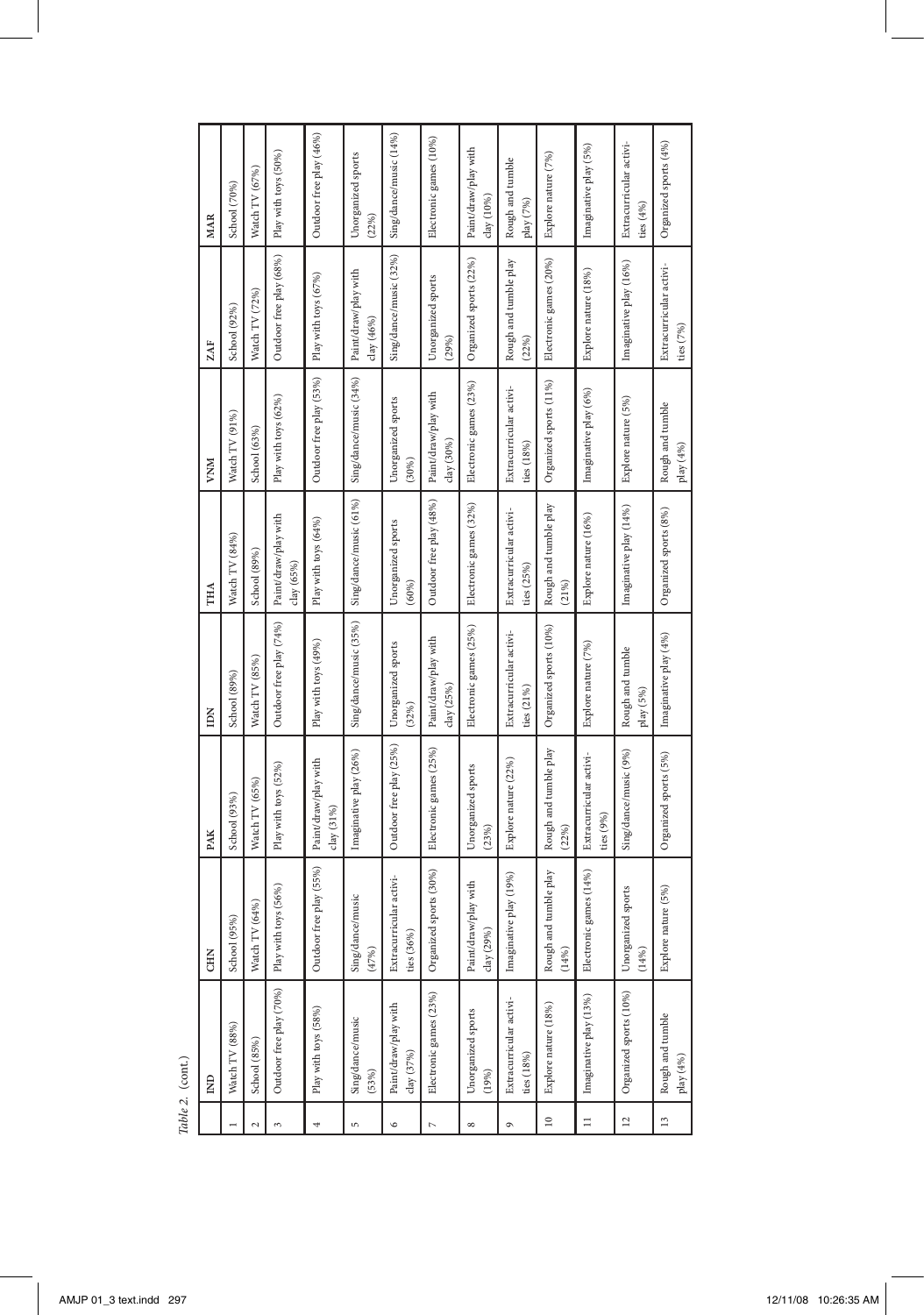ingly, the larger the family, the more frequently children played outside. Specifically, mothers with three to four children in the household were significantly more likely than mothers with one to two children to report that their children frequently played outside, at playgrounds, and at parks. In contrast, mothers with one to two children were significantly more likely than mothers with three to four children to report that their children often watched television, films, or videos. It may be that in larger families, older children took responsibility for younger siblings playing outdoors. In addition, suburban and rural mothers were significantly more likely to report that their children often played with toys, played outside, and undertook more artistic activities.

#### *Mothers' Reports of Children's Enjoyment of Activities*

A full 85 percent of mothers reported that their children attended school and did schoolwork, but according to the mothers, this is among the least enjoyable of their children's activities (13 percent). Although children watched television more than they engaged in any other activity but attending school, there was considerable agreement among mothers in the sixteen countries that playing outside was their children's most enjoyable activity (54 percent of the children). The mothers also said children enjoyed playing with toys (42 percent) and watching television (41 percent). (See figure 3.)

Younger children were significantly more likely to enjoy playing with toys compared to their older counterparts (57 percent vs. 27 percent), while girls were more likely to play with toys compared to boys (44 percent vs. 39 percent). Mothers, in general, believed that creative pursuits foster bonding, but they tended to rank specific activities such as painting, drawing, and singing as more enjoyable for their children, higher than the more open-ended imaginative or pretend play (see figure 3). Rural mothers, significantly more than urban or suburban mothers, reported that their children appeared happiest when taking part in imaginative play.

Mothers (over 80 percent) in Vietnam, India, Indonesia, Thailand, Brazil, and Argentina reported that their children often watch television. For the total sample the average is 72 percent. Vietnam, India, and South Africa reported the highest levels of children's enjoyment of television (67 percent, 64 percent, and 63 percent) respectively. By contrast, the mothers in Great Britain, the United States, and Ireland (20 percent, 19 percent, and 16 percent) less often reported children's enjoyment of television viewing.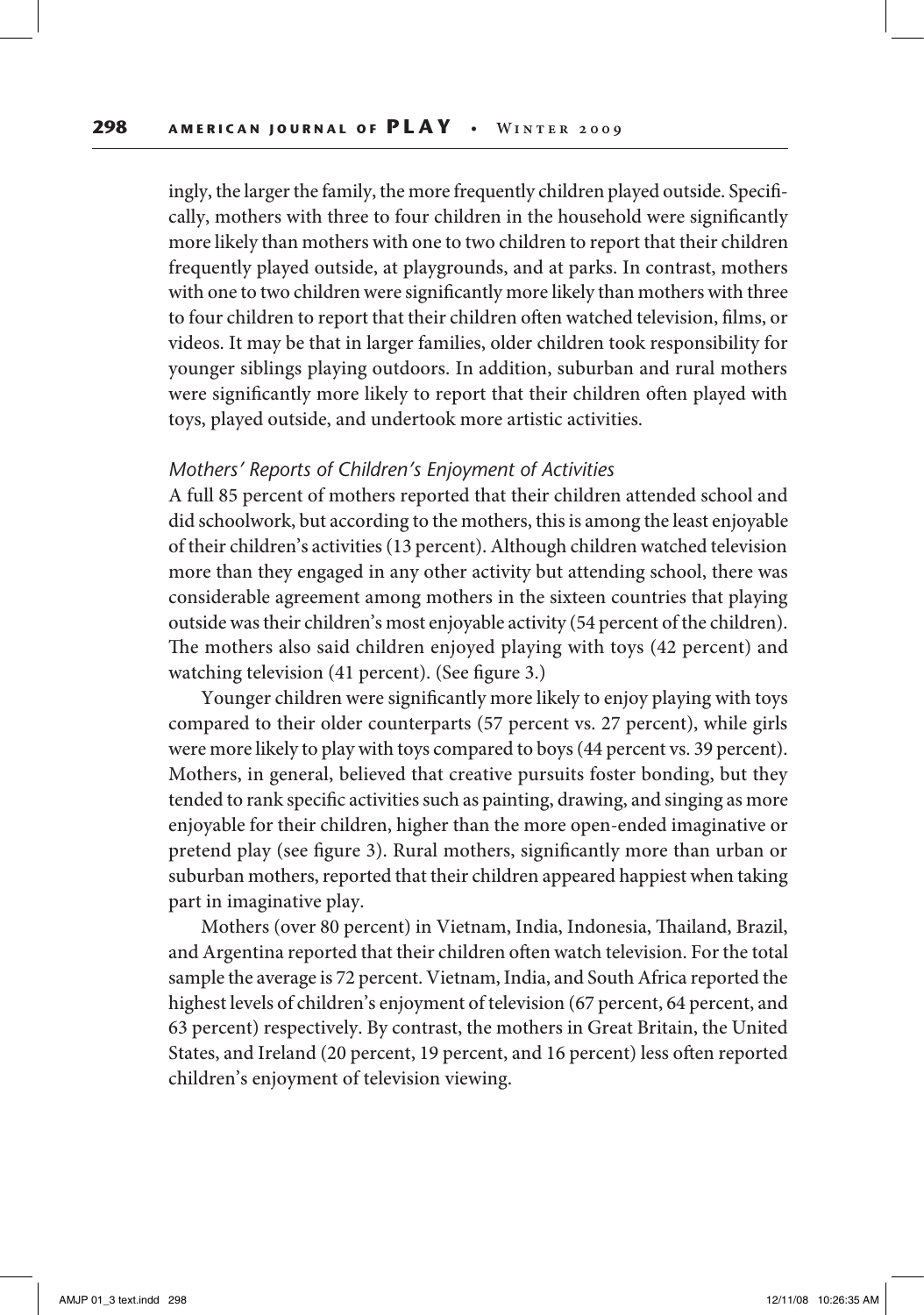

Figure 3. Mothers' Reports of Children's Activity Frequency and Enjoyment

While children most often watch television, mothers place more value on outdoor play and believe that their children are happiest when playing outside, at playgrounds, or at parks. In the mothers' views, this activity far outranked all others in encouraging healthy child development. Mothers from rural areas significantly more often than those from cities and suburbs reported that their children often took part in rough and tumble play or explored nature. Rural mothers were also significantly more likely than suburban or urban mothers to state that they bonded with their children when they explored nature.

There is a striking linear effect in which 62 percent of mothers in developing countries reported that watching television offers the best opportunity to bond with their children compared with 45 percent asserting such bonding from newly industrialized countries, and only 19 percent from developed countries. (See figure 4.) It is clear that mothers in newly industrialized countries—and to a somewhat lesser extent, those in developing countries—were more likely to believe that both watching television and playing outside were beneficial in contrast to parents from the developed countries who most often did not see the value in their children's watching television.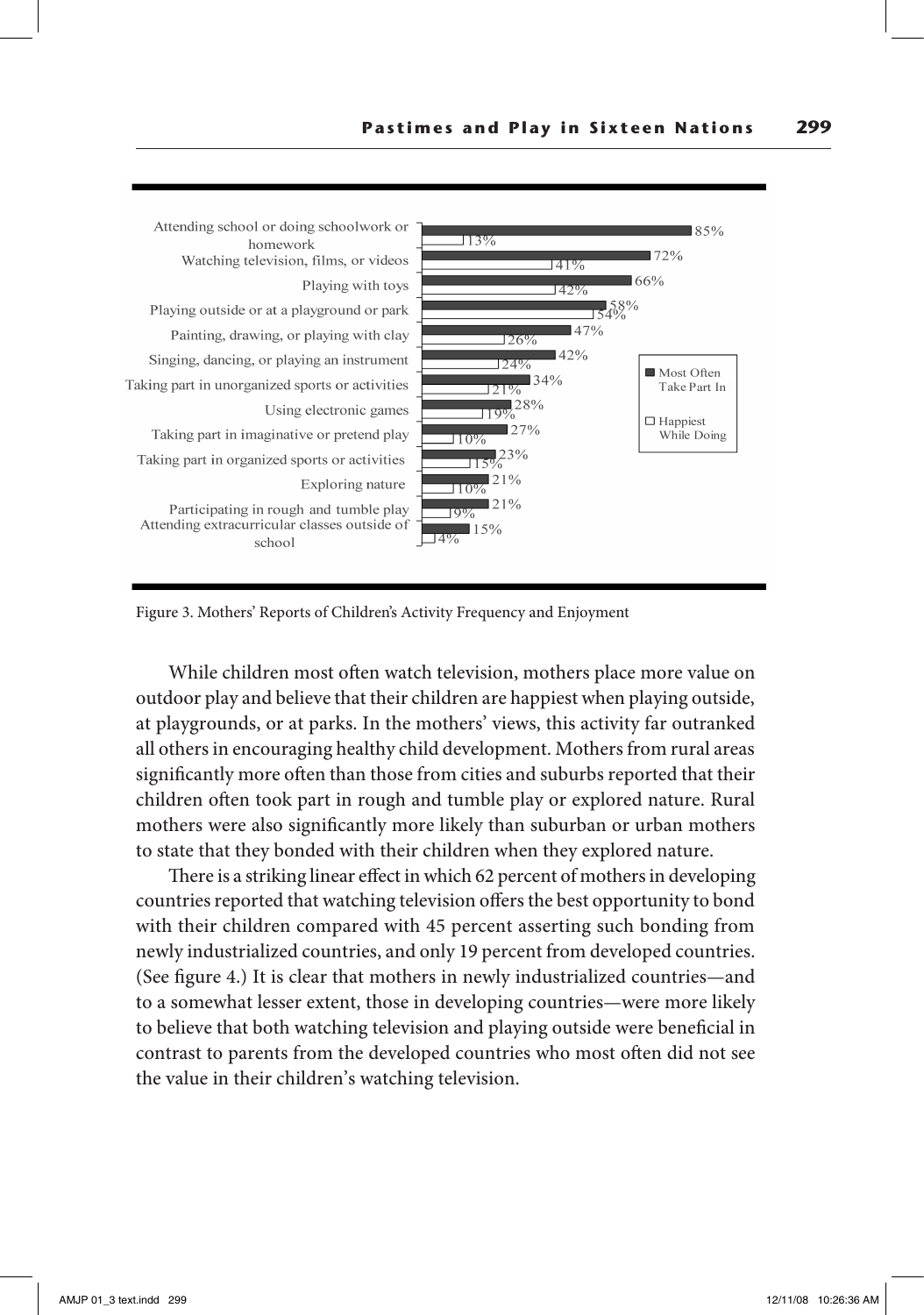Data from Morocco, Pakistan, and Vietnam in figure 5 concerning television ownership were not available. Of the countries cited, however, Indonesia had by far the lowest television ownership (43 percent) but the highest instance of mother-child bonding in watching television (74 percent). (See Figures 5 and 6.) France, the United States, and Ireland reported the lowest percentages of such bonding (14 percent, 13 percent, and 12 percent respectively). (See Figure 6.) Interestingly, nonworking mothers were significantly more likely than working mothers to believe that watching television helped them bond with their children. This may be because nonworking mothers are more likely to live in developing countries than in developed and newly industrialized countries.

#### *Perceived Risks about Outdoor Play*

Mothers believed that play can have physical benefits. Specifically, 93 percent of mothers agreed that play is key to children's health and fitness. Many mothers also understand the importance of their giving children periods of unrestricted time: 61 percent agreed that happy, well-developed children are often free from strict schedules. Mothers also indicated that their child's getting dirty during play is beneficial. More than half of the mothers (52 percent) agreed that getting dirty and being exposed to germs can actually be good for a child's health. When asked specifically about outdoor play, many mothers believed that it is a pastime children value. More than seven in ten mothers (73 percent) stated



Figure 4. Mothers' Reports That Watching TV Fosters Bonding with Their Children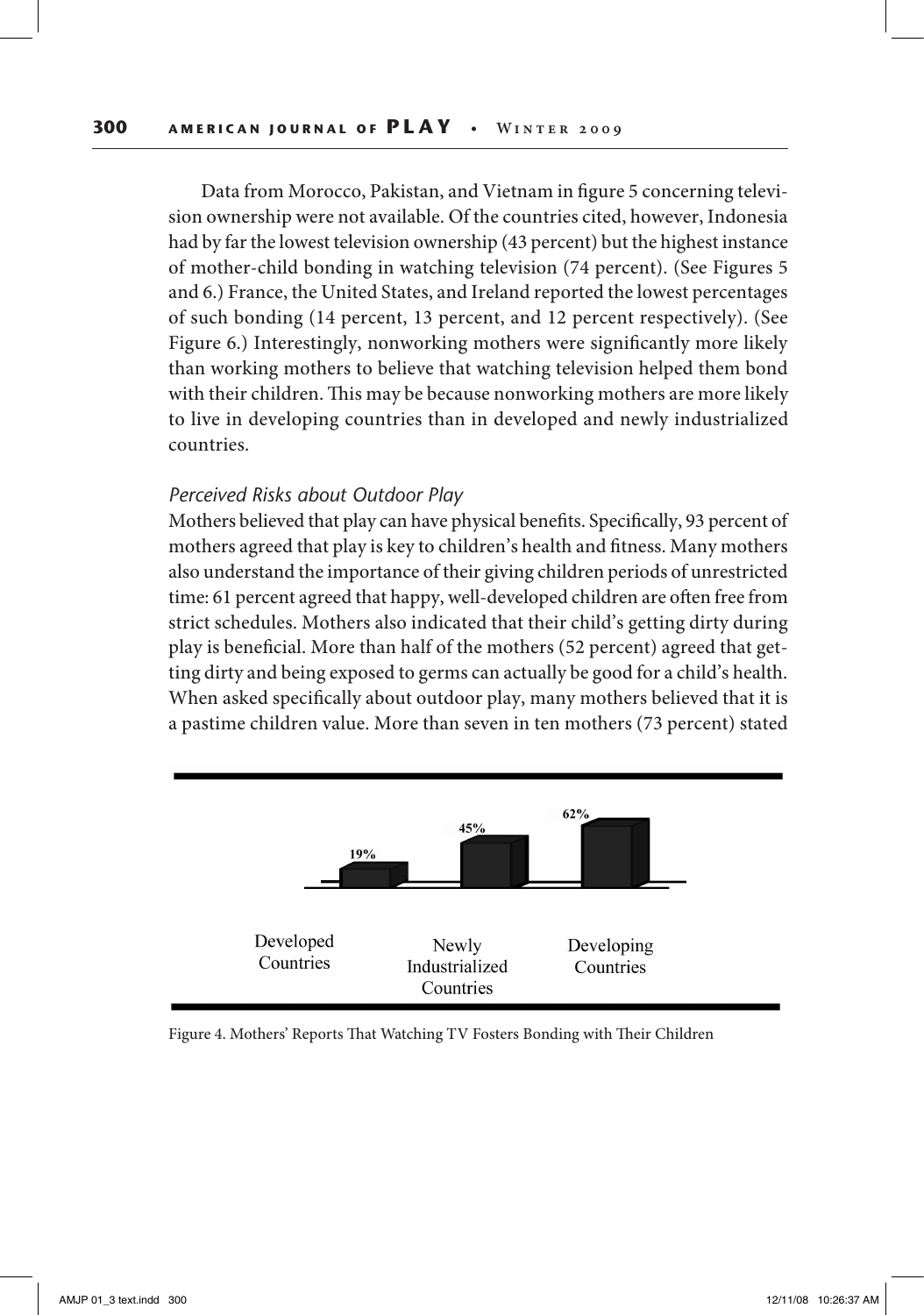

Figure 5. Percent of Households with Television Sets in Participating Countries. Data not available for MAR, VNM, and PAK. Source: Zenith Media, 2002



Figure 6. Percentage of Mothers Reporting Bonding Opportunities with Children Through Watching Television, Films, or Videos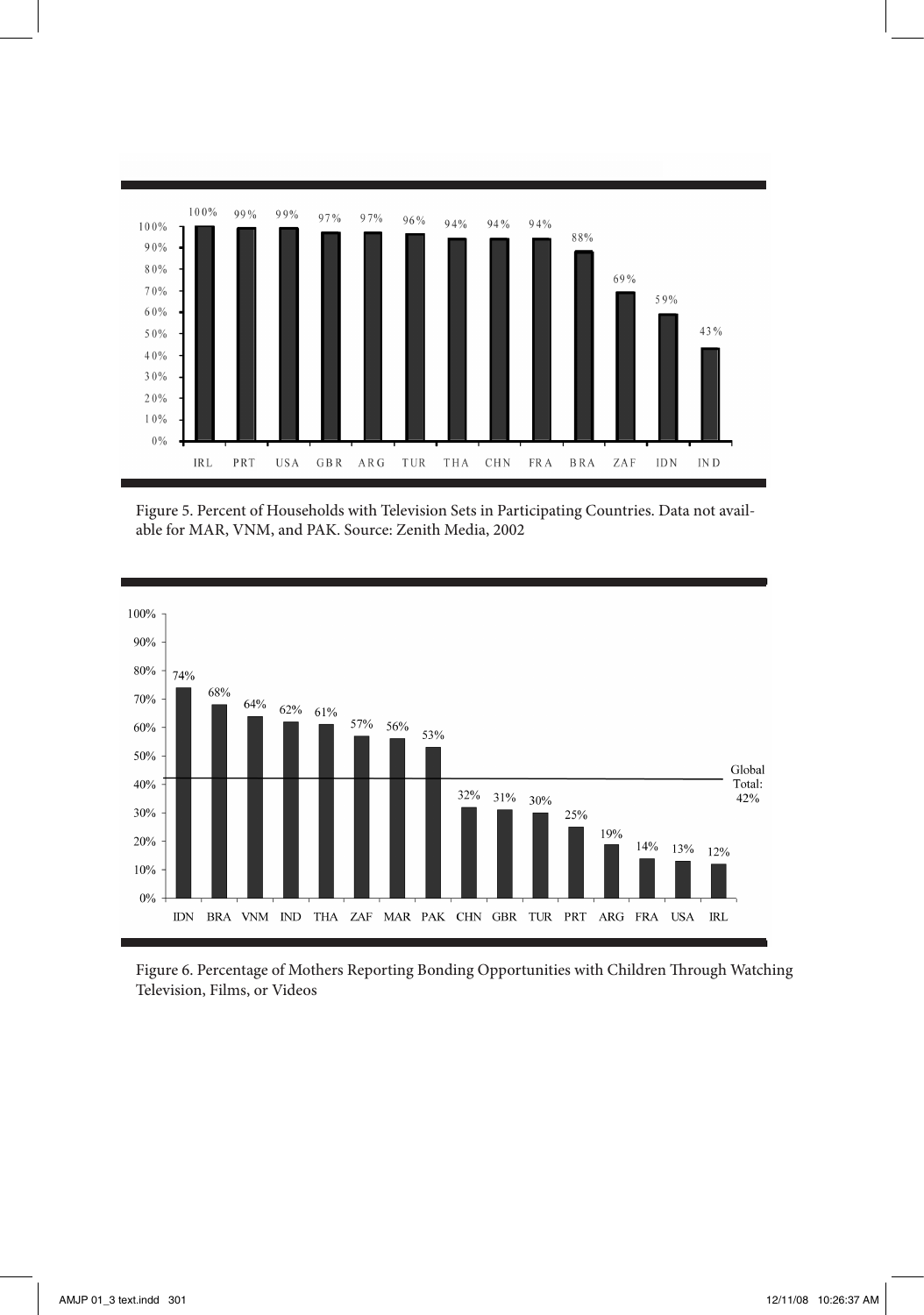that given the choice, their child would choose to play outside rather than inside. The study revealed a marked difference, however, in how these parents from different national backgrounds regarded the likelihood of their children getting dirty or being exposed to germs. In developed countries, 75 percent of mothers reported that getting dirty and being exposed to germs may be good for their children's health, while in newly industrialized countries, only 52 percent thought so; in developing countries, 29 percent agreed that getting dirty and being exposed to germs can be good for a child's health. Mothers in developed countries were more comfortable about their children getting dirty when playing outside or when painting or drawing (see figure 7). Suburban and rural children played organized sports more than city children.

Regionally, mothers in Asia and Africa were highly concerned that their children got dirty or soiled their clothes while playing outdoors. Mothers in Morocco and Vietnam were least likely to believe that dirt and germs (21 percent and 19 percent respectively) could be good for a child's health. Mothers in Ireland and the United States believed that exposure to dirt and germs (93 percent and 87 percent respectively) can be beneficial for a child's health. Many mothers kept



Figure 7. Percentage of Mothers Wishing to be More Comfortable When Children Get Dirty While Engaged in Playing, Painting, or Related Activities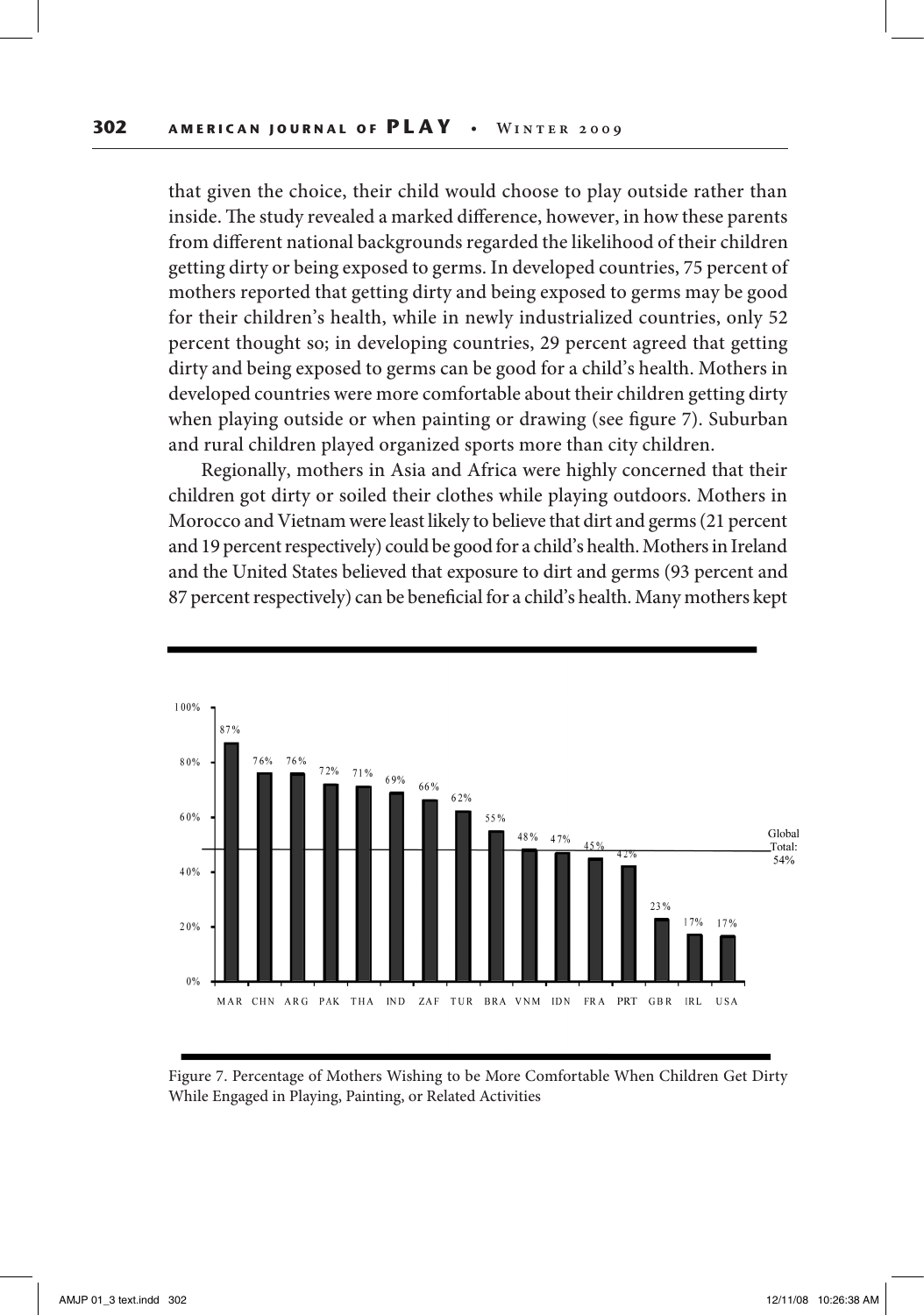their children indoors because of worries about dirtiness. According to mothers' reports in all countries, significantly more boys (26 percent) than girls (15 percent) engaged in rough and tumble play, which is apt to soil clothes.

More than six in ten mothers (64 percent) reported that it is no surprise that children without enough time to play are overweight today. Regionally, mothers in the United States (90 percent) were far more concerned about obesity than were mothers in other countries. Mothers in Asian countries were the least concerned about lack of playtime and obesity (52 percent). Most mothers globally were concerned about the relationship between play and a child's general health. An average of 42 percent of mothers in the sample reported that they worry that their children do not play enough to be healthy: Brazil ranked the highest (69 percent), and the United States and France ranked the lowest (12 percent and 9 percent respectively).

Globally, mothers face an internal struggle over play and experiential learning, most frequently citing safety issues and time constraints as barriers to their children taking part in these experiences. Mothers in developed countries (51 percent) were significantly more likely than those in newly industrialized (43 percent) or developing countries (30 percent) to report that time was a major challenge. Further, although not surprisingly, working mothers were significantly more likely than nonworking mothers to report that time was the greatest obstacle to their taking part in these activities.

On the other hand, mothers in developing and newly industrialized countries more frequently cited safety as a concern compared to mothers in developed countries. Further, single mothers were more likely than their married counterparts to report that safety was a challenge. Perhaps anxious single parents feel that their children are safer when there is structure and supervision. Two parents may have more flexibility, and the greater income they enjoy might make child care more affordable.

Nearly half (47 percent) of mothers globally worried that their children spend too little time playing outside. Mothers in developing (76 percent) and newly industrialized countries (64 percent) worried about safety more frequently than mothers in developed countries (43 percent). Safety concerns reflected real risks according to the crime records we obtained. In South America, for example, more parents expressed fear about their children playing outside. Nevertheless, mothers in Argentina reported the highest percentage (76 percent) of children who often played in playgrounds or parks. We may assume that these children are accompanied by adults.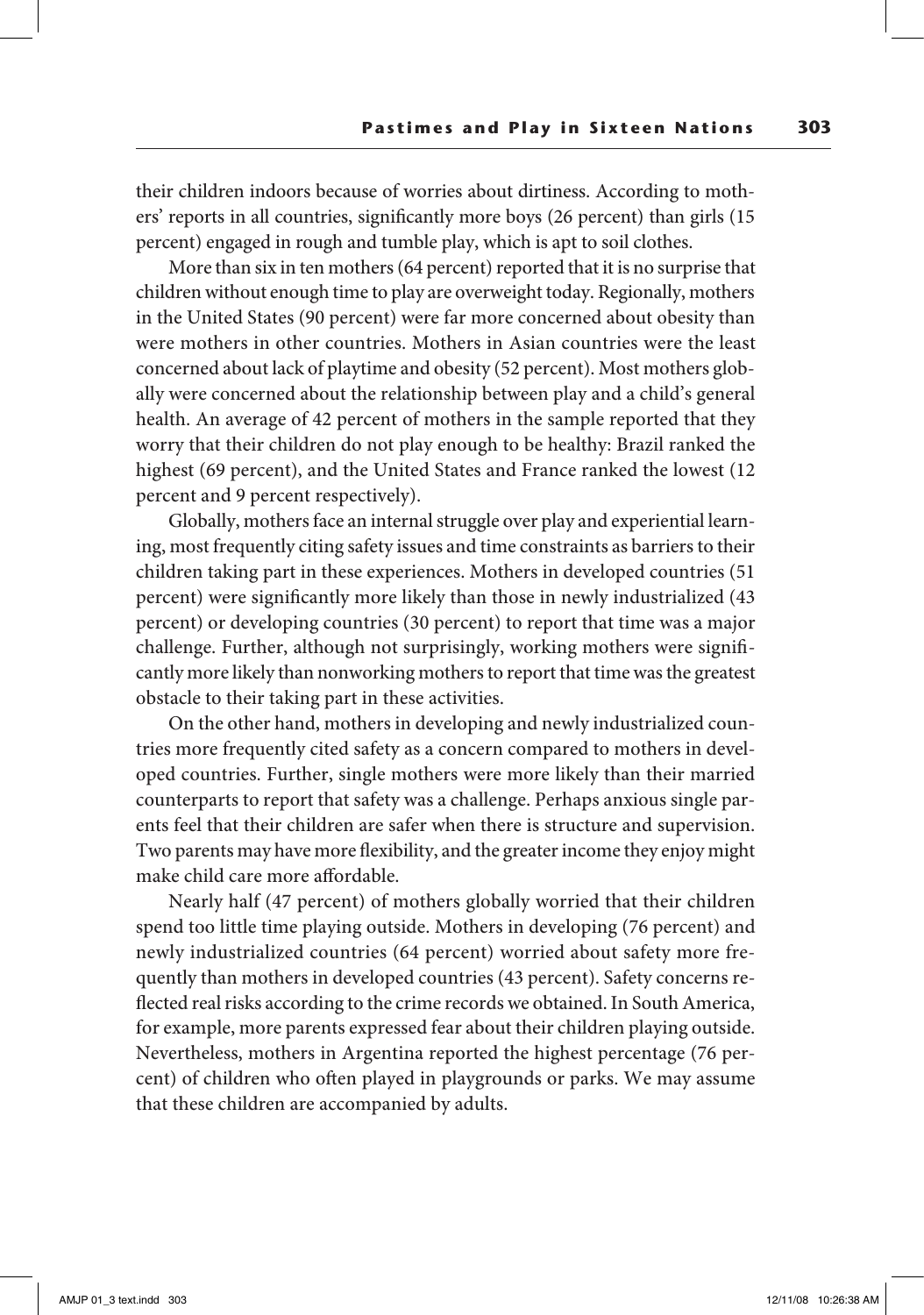Fears about traffic may be another reason parents don't allow children to play outside. Concerns about outdoor play also depended on the working status of the mother. Single-income mothers were significantly more likely to worry about their children getting hurt—and getting dirty—than mothers in dualincome households. In our urban, suburban, and rural groups, urban mothers were significantly less likely to report their children played outdoors, and they stressed their concerns about safety.

#### *Mothers Concerns about the Loss of Childhood*

Globally, mothers expressed a firm belief that their children often benefited from experiential learning and play. Although they most frequently reported that experiential learning and play can develop social skills, increase confidence, and increase happiness, they believed less that experiential learning fostered emotional development. It may be that the mothers do not perceive confidence and happiness as reflections of emotional well-being. We did find, however, that as many as 30 percent of the mothers believe that intellectual development is an outcome of experiential learning.

One of the most interesting findings of the study was the high degree of agreement among mothers from practically all countries that "childhood as they know it is over." This finding is significant as reported by urban mothers. In all countries, an average of 57 percent of mothers agreed with this statement. Mothers from Brazil (93 percent), Argentina (89 percent), and Morocco (87 percent) seemed particularly concerned about this issue. Even more striking in degree of agreement is the response to the question about children growing up too quickly today. An average of 72 percent of all mothers agreed with this statement. More mothers in the United States (95 percent) and Ireland (92 percent) agreed with the statement that children are growing up too quickly, while mothers in Vietnam (45 percent) and Morocco (39 percent) showed the lowest percentages of agreement. As readers can see from figure 8, we found the greatest concern about the loss of childhood in the developed and newly industrialized countries, but mothers from all over the world expressed this worry.

When all countries were compared, 77 percent of mothers wished their children had more opportunities to interact with other children. In addition, 87 percent of all mothers wished for more time to play and interact with their children, while in developing countries, 94 percent of mothers expressed this desire. Mothers globally (67 percent) worried that without enough social play, their children's generation will not fully learn how to form relationships. When look-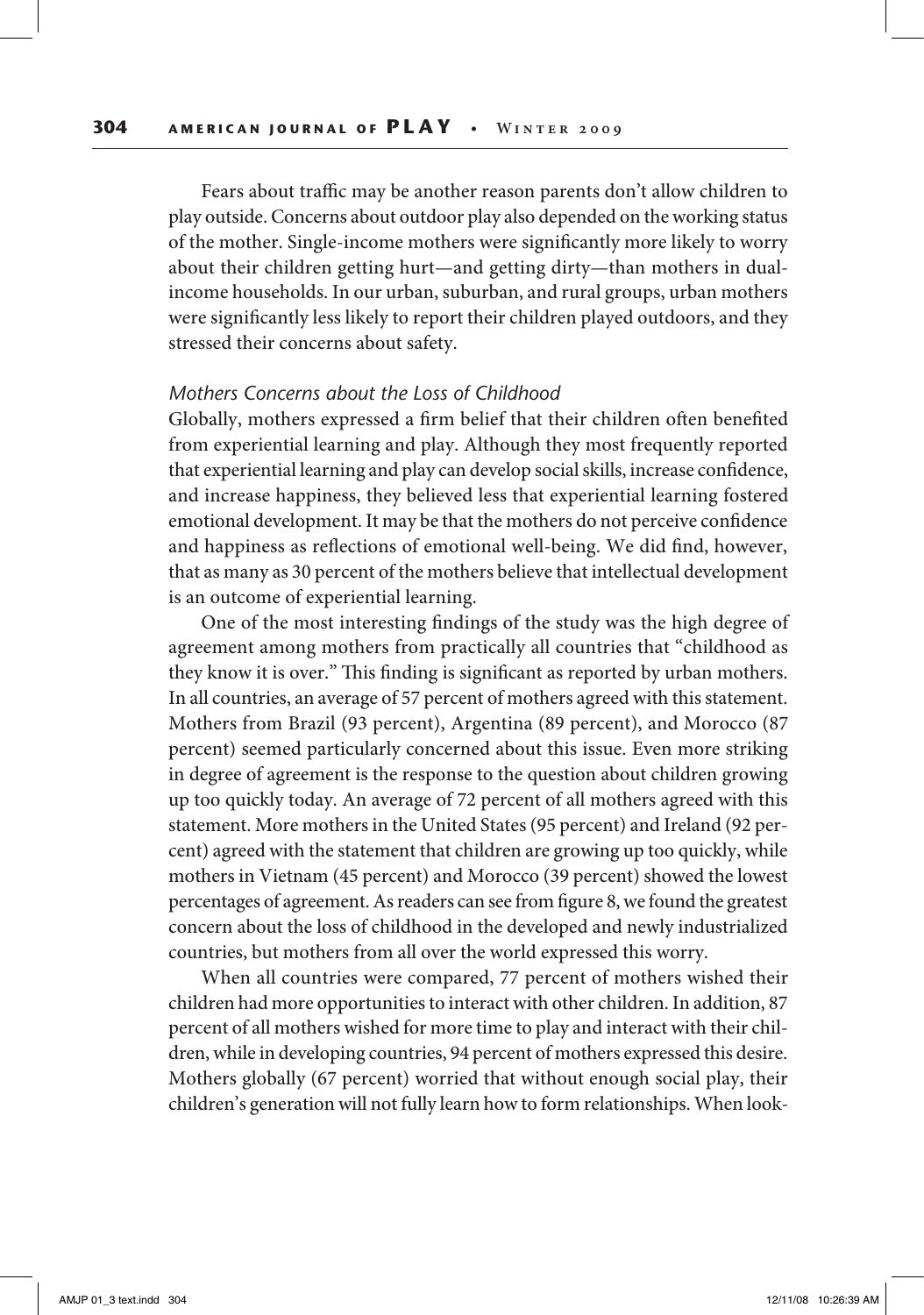



ing at playtime in general, 66 percent of mothers agreed that without enough time for play, their children were unhappy and difficult. Mothers in Turkey and Africa were significantly more likely to concur with the sentiment compared to all of the other regions. When examining differences among urban, suburban, and rural mothers, we found that mothers from cities significantly more often wished that they could spend more time interacting and playing with their children. Significantly more urban mothers also wished that their children had more playtime with other children.

## *Mothers' Wishes for the Future of a Healthy Child*

Many mothers have hopes and desires for their children's futures and their own parental roles. More than anything else, mothers wished they had more time to spend with their children. Nearly eight in ten mothers globally wished that their children had more opportunities to interact with other children, a huge percentage of them (above 90 percent) in countries such as Morocco, China, Indonesia, Thailand, and Turkey. These mothers wished that they could have more time to play with their children. At the same time, mothers globally expressed the wish that they could be more comfortable with their child getting dirty while playing, painting, or doing other activities (see figure 7). Mothers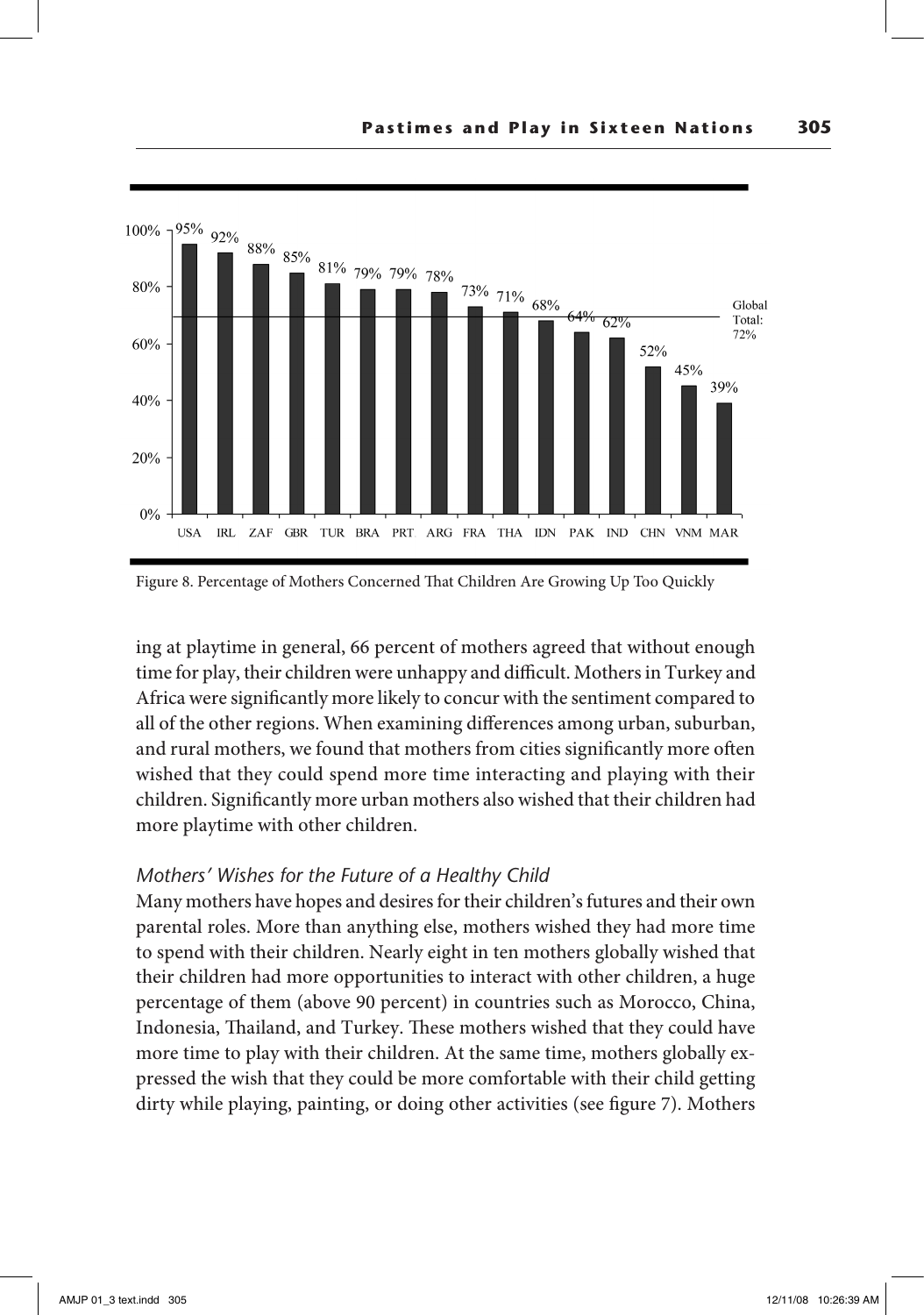indicated a hope for greater safety for their children. They wanted more access to outdoor play areas and to nature for their children. As many as one third of the parents listed as their greatest hope "a focus on recess or break during the school day."

## **Discussion**

We began this investigation anticipating a great diversity of mothers' reports from sixteen nations. We were surprised to find so much agreement among mothers—despite well-known differences in language, geography, culture, history and religion—in their descriptions of their children's activities and in their own concerns about play and experiential learning opportunities outside of school. Can such similarities be attributed only to a response style evoked by the questionnaire? When we looked more closely and examined the responses in detail, we found this unlikely because the answers reflected more disquiet than they do some pattern of social desirability. And the differences we did find when we separated countries by degree of industrial development were largely consistent with what is known about economic effects on lifestyles. We regularly took into account such variables as age, gender, socioeconomic status of families, residence in urban, suburban, or rural areas, number of children in the family, and whether or not mothers were working or nonworking and were from single- or dual-income families.

Our results suggest that across this array of countries, the most common activity for children not in school was watching television even when age and sex are taken into account. Studies show television viewing in individual countries such as Argentina, Brazil, India, South Africa (included in our study) was high among elementary school children (Groebel 2001; Feilitzen and Carlsson 2002), and among children under age six in the United States (Rideout, Vandewater, and Wartella 2003). As Groebel reports, based on his UNESCO study of the television usage among 5,500 children in 25 countries, "Whether it is the favelas, a South Pacific island, or a skyscraper in Asia, television is omnipresent. . . . This result justifies the assumption that TV still is the most powerful source of information and entertainment outside face-to-face communication" (262).

In our study, mothers regarded television viewing as a way to bond with their children, even though they did not think their children derived much enjoyment from television. Over 80 percent of mothers in Vietnam, India, Indo-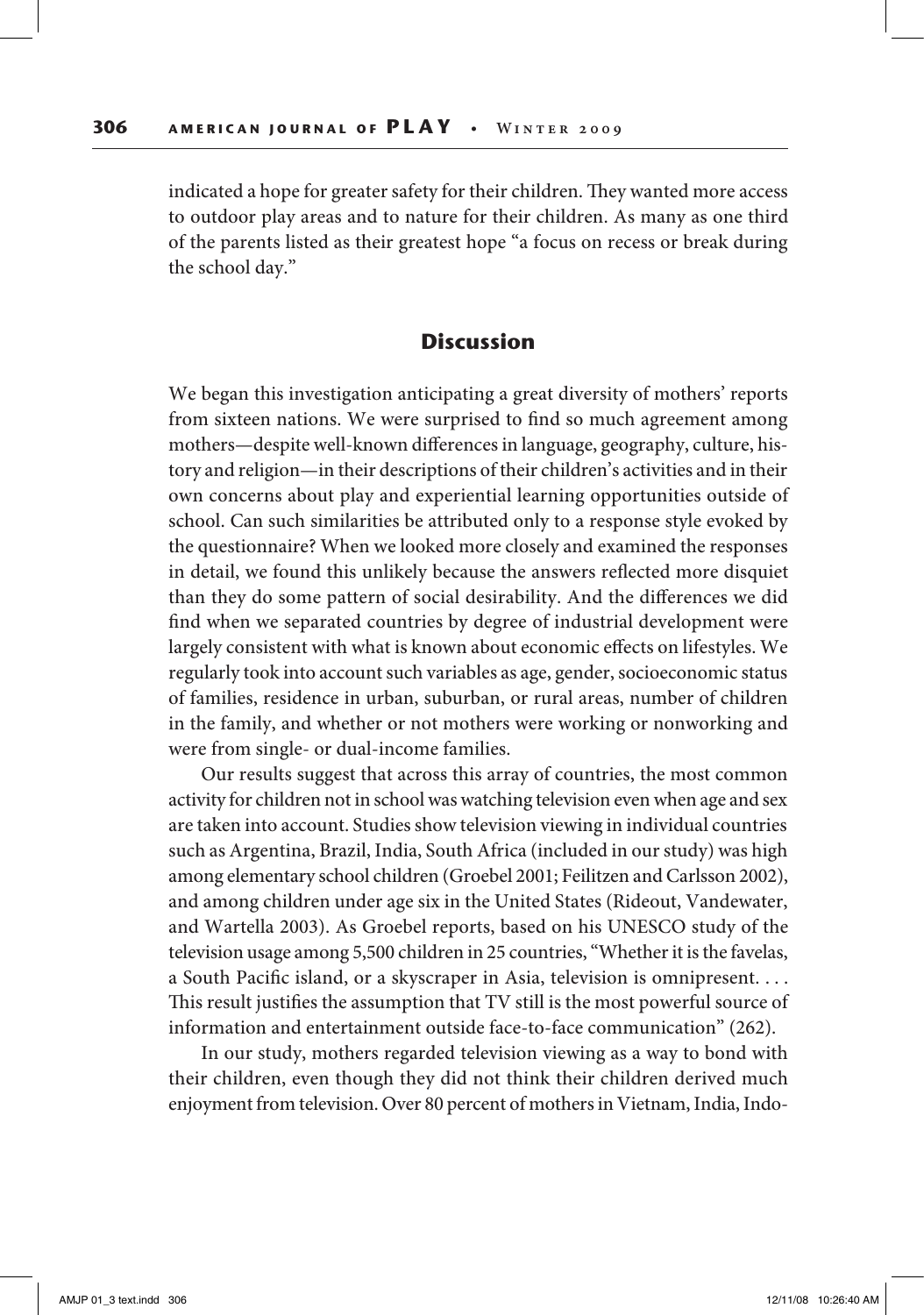nesia, Thailand, Brazil, and Argentina reported that their children often watch television when not in school. In our total sample, 72 percent of all children watch television. While we did not ask what programs children of this study viewed, we know from research that children mostly watch programs imported from the United States or other foreign countries (Groebel 2001; Feilitzen and Carlsson 2002). Some of these programs may be more adult oriented, frightening, and even suggestive of adult clothing, hairstyles, and sexual interest than is appropriate for the young children in this study. Such exposure by children in several countries of the survey may account for the commonalities of mothers' beliefs that childhood is eroding and ending too early.

Because mothers worry about the lack of play spaces and about the safety of their children facing real or imagined dangers, they are inclined to allow their children to stay indoors and watch television. One of the well-studied results of frequent television viewing has been termed the "mean and scary world effect." Regardless of age, sex, ethnicity, socioeconomic status, and intelligence, frequent viewers of television tend to overestimate the amount of danger in their neighborhoods (Gerbner et al. 1994). The effect has also appeared in research about young children (Singer, Singer, and Rapaczynski 1984). It seems likely that one reason parents are reluctant to allow their children outdoors may be a result of fears generated from the violent content of both television news and the medium's fictional programming.

Other concerns that parents report may not be related to the commonality of television experience but to the lack of safe play spaces in their neighborhoods. We did find that when children were given the opportunity to play and get dirty, mothers in most countries accepted it. Mothers in the developing countries, however, expressed the greatest concern about dirt and germs. This fear about outdoor play may be realistic in these countries but may also reflect the disease-prevention messages that are aimed particularly at developing countries.

What we found of special interest is the low percentage of mothers who reported that their children engaged in imaginative or pretend play. Only 15 percent of mothers viewed this kind of activity as *necessary* for a healthy child, but 30 percent of mothers saw the development of imagination and originality as a *benefit*. On the other hand, 48 percent of mothers stated that playing in a park or playground is valuable for their child's health. Mothers did not seem fully to recognize the cognitive or social benefits of pretend play. Mothers in only three countries—the United States, Great Britain, and Ireland—mentioned imagi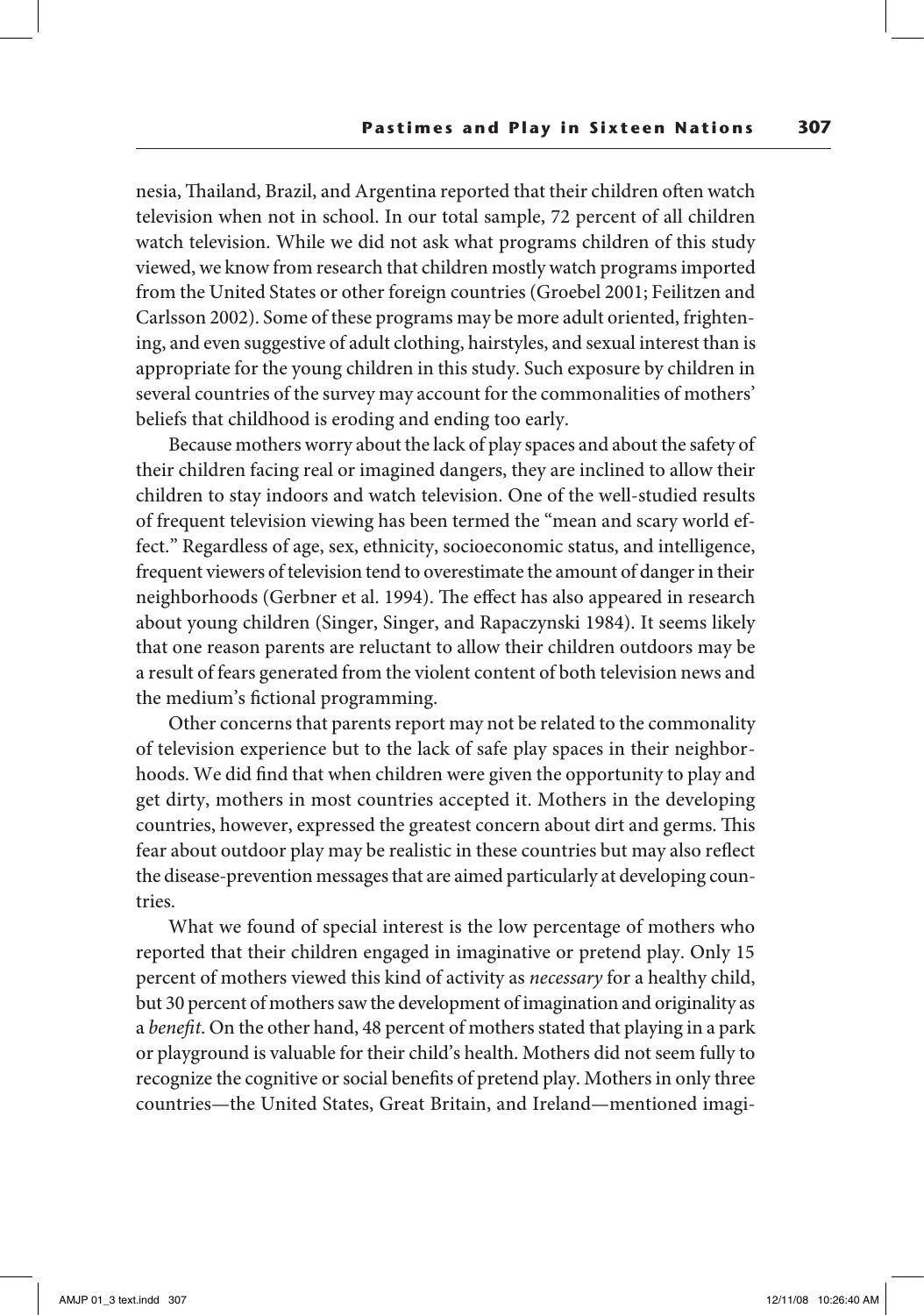native and pretend play as a frequent activity of their children. We found that children in rural and suburban areas, however, were more involved in creative activities such as imaginative play, toy play, painting, and drawing than city children. Indeed, rural mothers were most likely to report that their children were happiest when taking part in make-believe play. One can speculate that children in the sixteen countries may actually be doing more creative play than mothers recognize. Imaginative play may be reflected in artwork and even in the games children play outdoors at playgrounds and parks. Thus, one of the shortcomings of the questionnaire imposed by the time limits of this study was the difficulty in determining what the children actually were doing when engaged in the array of activities we asked their mothers about. Direct observation of children at play would have yielded more detailed information about their pretend play. We know from the many studies of imaginative play cited in this article that such play is often integrated into the physical activities of playground games. As a result of this study, we see a need to inform parents that their children would benefit from opportunities to integrate role playing and sociodramatic narratives into their play. This is important because so many mothers cited the need for more interaction between children and wished them to learn social skills.

Repeatedly, mothers referred to the loss of childhood, to the fact that their children are growing up too quickly. They also wished they had more time to play with their children. In the United States, thoughtful observers of child development have lamented the "disappearance of childhood," that children are being "hurried" to grow up, and that children are "without childhood" (Elkind 1988; Postman 1982; Winn 1983). What had happened in the United States in the 1980s—the immense influence of different print and electronic media and their advertising, the increased participation of mothers in the workplace, the increase in divorce, and the fewer opportunities for children to play—has now spread round the globe. This may explain the high percentage of mothers from North America (95 percent), Europe (82 percent), South America (79 percent), Africa (64 percent), and Asia (60 percent) who are concerned that their children are growing up too quickly. Mothers consistently said that they compared their children's experiences with their remembrances of their own childhoods. The reduction of recess time in schools in the United States and in Great Britain may also contribute to the reduction of playtime.

Through two years of interviewing, we hear the voices of mothers from around the world calling out in Spanish, Portuguese, Turkish, Thai, and other languages. They seem to agree in expressing both their fears and their wishes for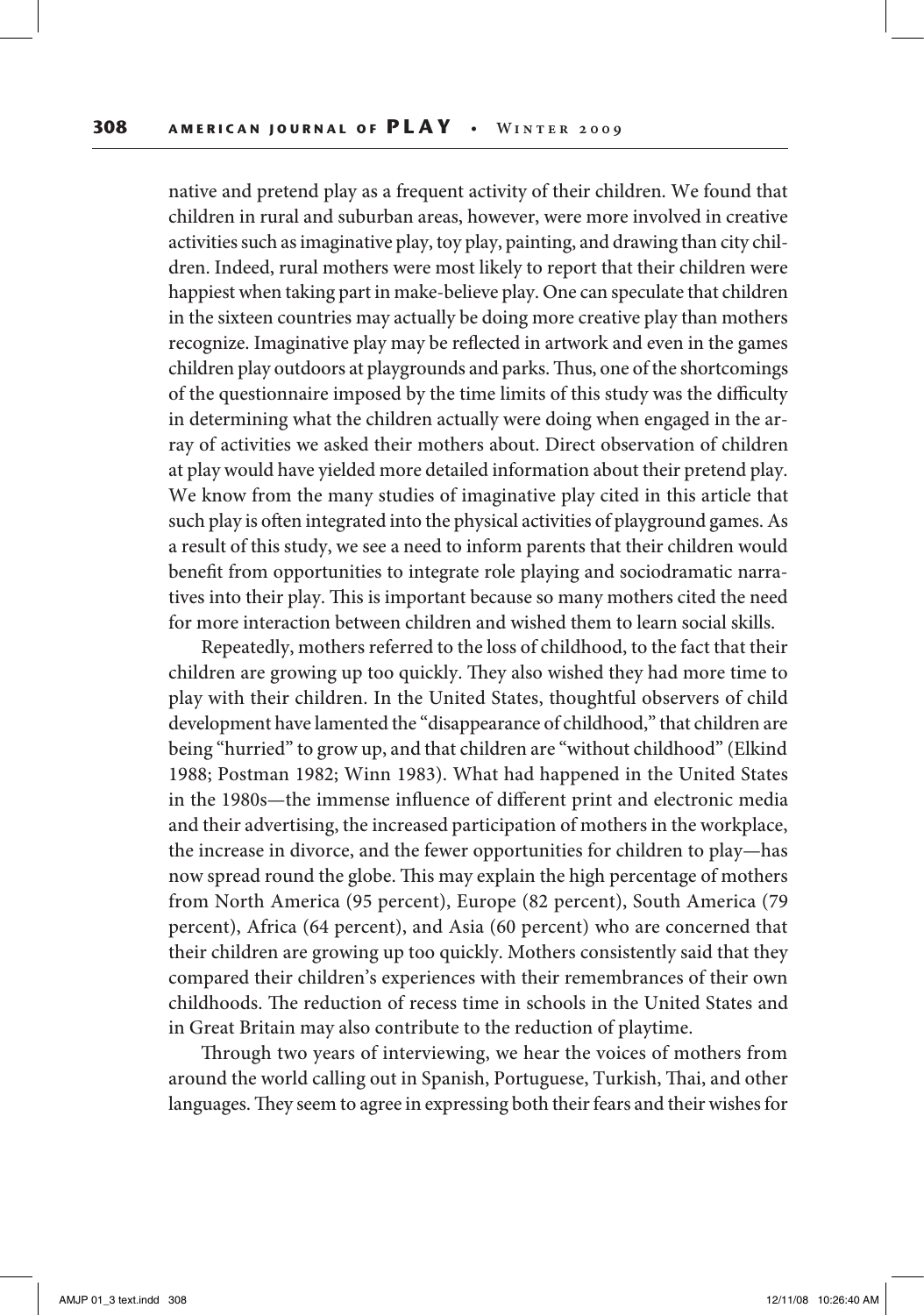their children. As the primary protectors of their sons and daughters, mothers are deeply concerned that their youngsters are somehow missing out on the joys of childhood and experiential learning opportunities of free play and natural exploration. Children seem to be rushed too rapidly into the rigors of adult life. For lack of safe outdoor play spaces and unstructured free time, children are deprived of the excitement and social interactions of a healthy youth.

#### **REFERENCES**

- Almon, Joan. 2003. The vital role of play in early childhood education. In *All work and no play* . . . *How educational reforms are harming our schools*, ed. Sharna Olfman, 17–41.
- American Academy of Pediatrics. 2006. The importance of play in promoting healthy child development and maintaining strong parent-child bonds. http://www.app .org/pressroom/playFINAL.pdf.
- BBC News. 2003. Pupils 'need far more' play time. December 23. http://news.bbc .co.uk/1/low/education/3328823.stm.
- Benesse Educational Research Corporation. 1999. Kodomo tachi no asobi [Children's play in elementary grade schools]. *Monogurafu Shogakusei Nau* 19.
- Berk, Laura E., Trisha D. Mann, and Amy T. Ogan. 2006. Make-believe play: Wellspring for development of self-regulation. In *Play = learning: How play motivates and enhances children's cognitive and social-emotional growth*, ed. Dorothy G. Singer, Roberta Michnick Golinkoff, and Kathy Hirsh-Pasek, 74–100.
- Bishop, Julia C., and Mavis Curtis, eds. 2001. *Play today in the primary school playground: Life, learning, and creativity*.
- Bodrova, Elena, and Deborah J. Leong. 2005. The importance of play: Why children need to play. *Early Childhood Today* 20:6–7.
- Clements, Rhonda. 2004. An investigation of the status of outdoor play. *Contemporary Issues in Early Childhood* 5:68–80.
- Cobb, Edith. 1977. *The ecology of imagination in childhood*.
- DeBord, Karen. 1997. *Child development: Creativity in young children*.
- Dietze, Beverlie, and Barbara Crossley. 2000. *Young children and outdoor play*.
- Ekstrom, Karin M., and Birgitte Tufte. 2007. Introduction. In *Children, media and consumption: On the front edge*, ed. Karin M. Ekstrom, Birgitte Tufte, and International Clearinghouse on Children, Youth and Media, 11–30.
- Elkind, Daniel. 1988, first published 1981. *The hurried child: Growing up too fast too soon*.
- Farley, Alison. 2005. Child and adolescent obesity: Nationwide pediatric healthcare provider practices and their role in treatment and prevention of the obesity epidemic. http://www.martin.uky.edu/~web/programs/mpp/Capstones\_2005/Farley.pdf.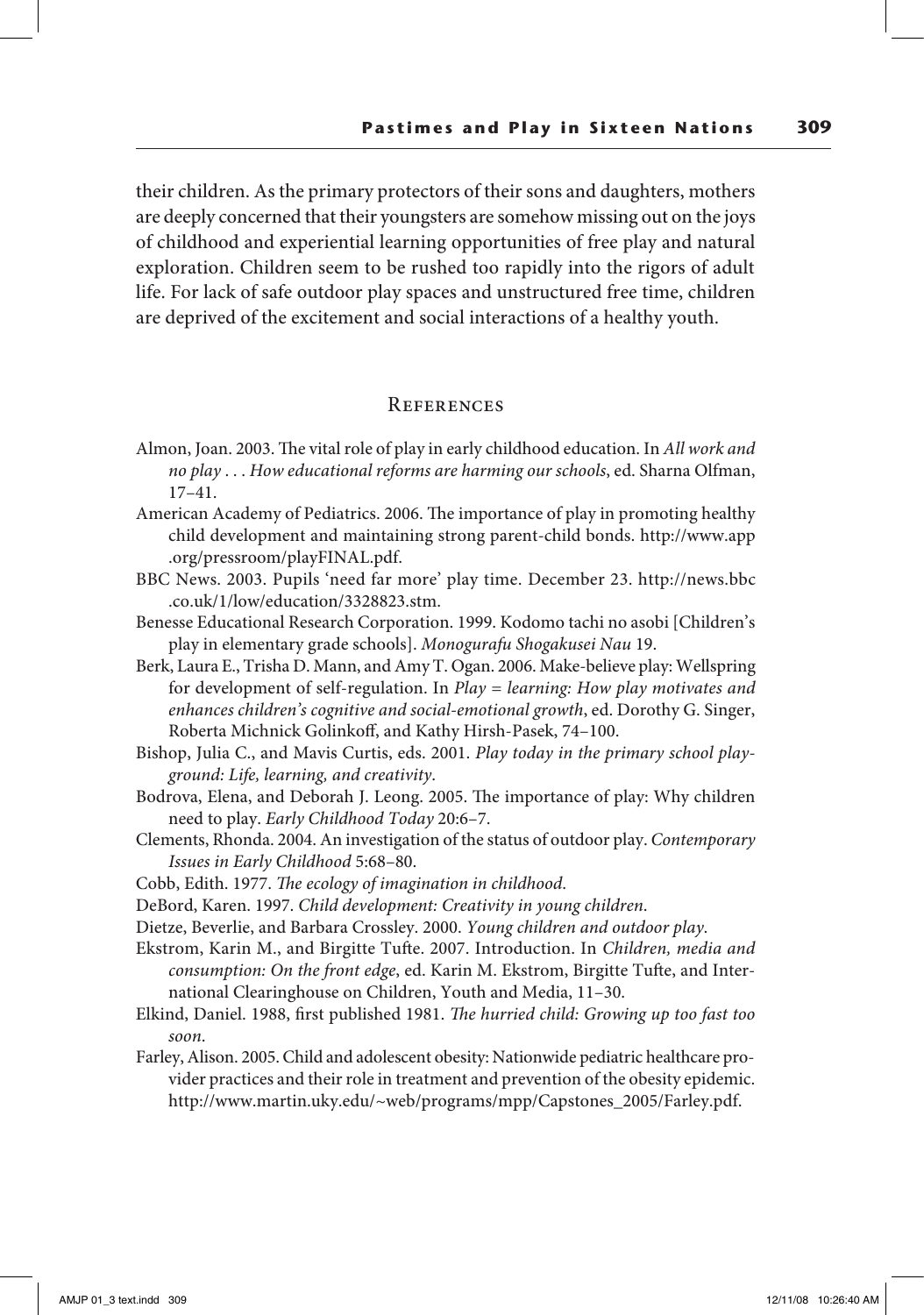- Feilitzen, Cecilia von, and Ulla Carlsson, eds. 2002. *Children, young people, and media globalisation*.
- Fekonja, Urška, Ljubica Marjanovič Umek, and Simona Kranjc. 2005. Free play and other daily preschool activities as a context for child's language development. *Studia Psychologica* 47:103–17.
- Gerber, Robin. 2003. Sports craze cuts out chance to discover other talents*. USA Today*, August 4. http://www.usatoday.com/news/opinion/editorials/2003–08–04 –gerber\_x.htm.
- Gerbner, George, Larry Gross, Michael Morgan, and Nancy Signorielli. 1994. Growing up with television: The cultivation perspective. In *Media effects: Advances in theory and research*, ed. Jennings Bryant and Dolf Zillmann, 17–41.
- Ginsburg, Kenneth R., Committee on Communications, and Committee on Psychological Aspects of Child and Family Health. 2007. The importance of play in promoting healthy child development and maintaining strong parent-child bonds. *Pediatrics* 119:183–91. http://www.aap.org/pressroom/playFINAL.pdf.
- Gleason, Tracy R. 2005. Mothers' and fathers' attitudes regarding pretend play in the context of imaginary companions and child gender. *Merrill-Palmer Quarterly* 51:412–36.
- Gortmaker, Steven L., Aviva Must, Arthur M. Sobol, Karen Peterson, Graham A. Colditz, and William H. Dietz. 1996. Television viewing as a cause of increasing obesity among children in the United States, 1986–1990. *Archives of Pediatric Adolescent Medicine* 150:356–62.
- Groebel, Jo. 2001. Media violence in cross-cultural perspective: A global study of children's media behavior and some educational implications. In *Handbook of children and the media*, ed. Dorothy G. Singer and Jerome L. Singer, 255–68.
- Gryfe, Shelly G. 2005. The power of play: How to change conversation. Study conducted for Fisher-Price by Daniel Yankelovich.
- Henderson, Heather A., Peter J. Marshall, Nathan A. Fox, and Kenneth H. Rubin. 2004. Psychophysiological and behavioral evidence for varying forms and functions of nonsocial behavior in preschoolers. *Child Development* 75:251–63.
- Hirsh-Pasek, Kathy, Roberta M. Golinkoff, and Diane E. Eyer. 2003. *Einstein never used flash cards: How our children really learn—and why they need to play more and memorize less*.
- Hirsh-Pasek, Kathy, Roberta M. Golinkoff, Laura E. Berk, and Dorothy G. Singer. Forthcoming. *A mandate for playful learning in preschool: Presenting the evidence.* New York: Oxford University Press.
- Jarrett, Olga S. 2003. Recess in elementary schools: What does the research say? ERIC Digest*.* http://www.ericdigests.org/2003–2/recess.html.
- LEGO Learning Institute. 2002. Time for playful learning? A cross-cultural study of parental values and attitudes toward children's time for play. http://legolearning .net/download/The\_LEGO\_Time\_Study\_Report.pdf.
- LEGO Learning Institute. 2003a. The changing face of children's play culture: Children's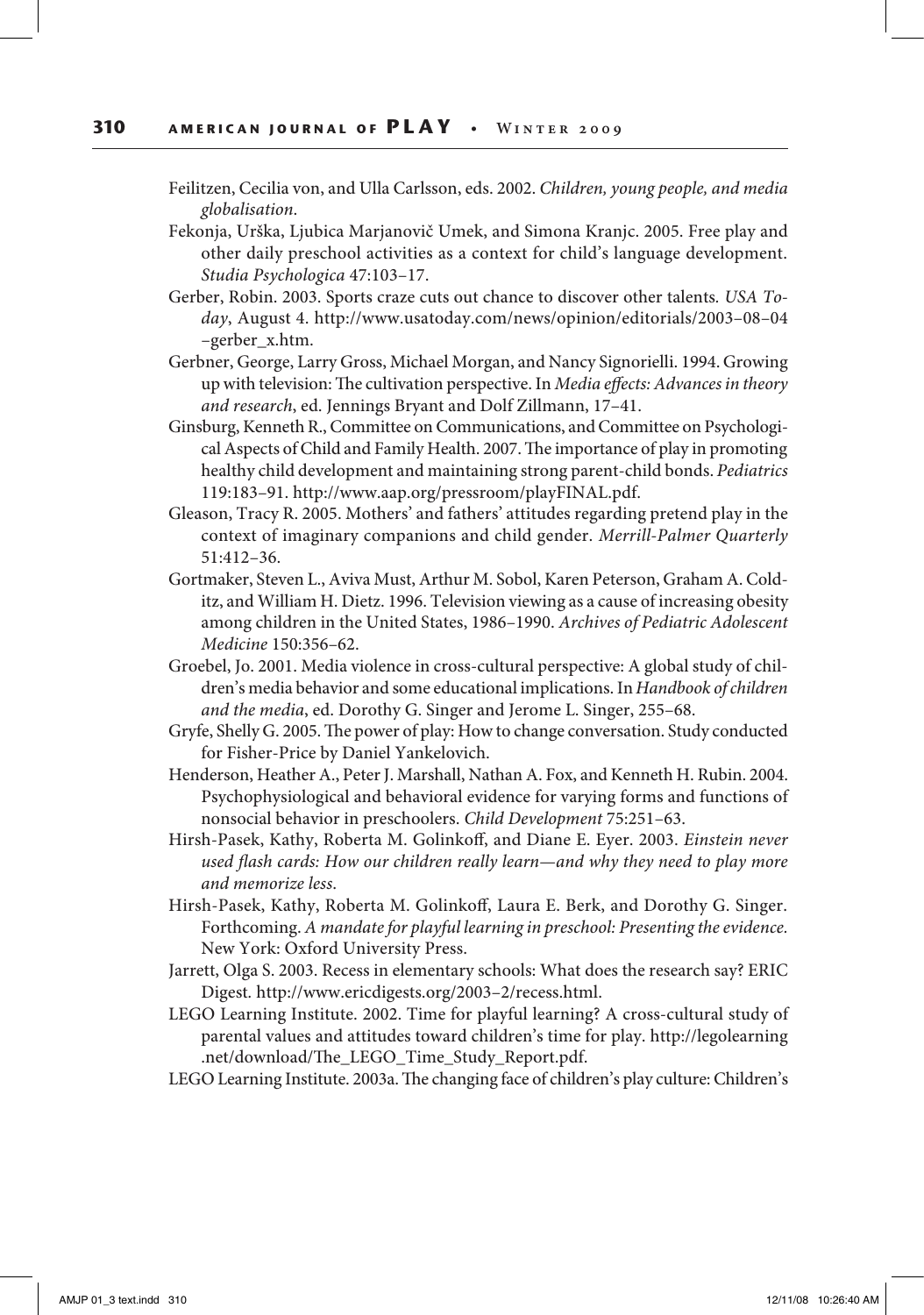play, learning, and communication in a technology driven world. http://www .legolearning.net/download/Play\_Culture.pdf.

- LEGO Learning Institute. 2003b. Time for playful learning? An internet survey among children aged 1–8 in Germany and USA. http://www.legolearning.net/eng/default .asp?menu=whatsnew&pagename=whatsnew.
- Louv, Richard. 1991, first published 1990. *Childhood's future*.
- Louv, Richard. 2005. *Last child in the woods: Saving our children from nature-deficit disorder*.

Moore, Robin C., and Herbert H. Wong. 1997. *Natural learning: the life history of an*

- *environmental schoolyard: Creating environments for rediscovering nature's way of teaching.*
- Pellegrini, Anthony D. 2005. *Recess: Its role in education and development*.
- Pellegrini, Anthony D., and Robyn M. Holmes. 2006. The role of recess in primary school. In *Play = learning: How play motivates and enhances children's cognitive and social-emotional growth*, ed. Dorothy G. Singer, Roberta Michnick Golinkoff, and Kathy Hirsh-Pasek, 36–53.
- Piaget, Jean. 1962, first published 1951. *Play, dreams and imitation in childhood*.
- Popkin, Barry M. 2001. The nutrition transition and obesity in the developing world. *Journal of Nutrition* 131:871S–73S.
- Postman, Neil. 1982. *The disappearance of childhood*.
- Pyle, Robert Michael. 2002. Eden in a vacant lot: Special places, species, and kids in the neighborhood of life. In *Children and nature: Psychological, sociocultural, and evolutionary investigations*, ed. Peter H. Kahn, Jr., and Stephen R. Kellert, 305–27.
- Rideout, Victoria J., Elizabeth A. Vandewater, and Ellen A. Wartella. 2003. *Zero to six: Electronic media in the lives of infants, toddlers and preschoolers*.
- Roberts, Donald. F., and Ulla G. Foehr. 2008. Trends in media use. In *Children and electronic media*, ed. Jeanne Brooks-Gunn and Elisabeth Hirschhorn Donahue, 11–37.
- Roberts, Donald F., Ulla G. Foehr, and Victoria J. Rideout. 2005. *Generation M: Media in the lives of 8–18 year-olds.*
- Russ, Sandra Walker. 1993. *Affect and creativity: The role of affect and play in the creative process*.
- Russ, Sandra Walker. 2004. *Play in child development and psychotherapy: Toward empirically supported practice*.
- Samuelsson, Ingrid Pramling, and Eva Johansson. 2006. Play and learning—inseparable dimensions in preschool practice. *Early Child Development and Care* 176:47–65.
- Schwebel, David C., Craig S. Rosen, and Jerome L. Singer. 1999. Preschoolers' pretend play and theory of mind: The role of jointly constructed pretense. *British Journal of Developmental Psychology* 17:333–48.

Shaw, Gordon L. 2000. *Keeping Mozart in mind*.

Singer, Dorothy G., and Jerome L. Singer, eds. 2001. *Handbook of children and the media*.